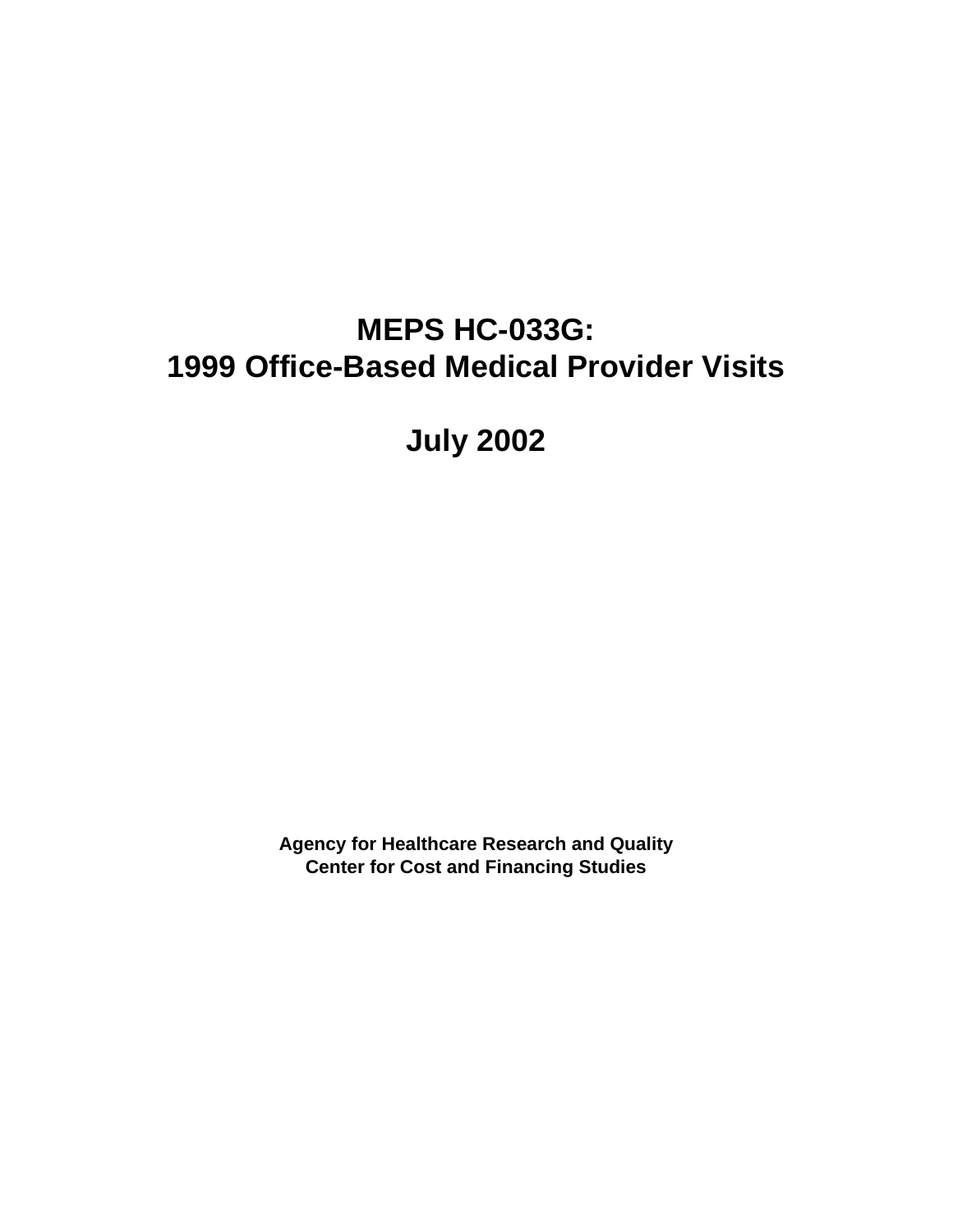### **Table of Contents**

|             | 2.0                                                                                 |  |
|-------------|-------------------------------------------------------------------------------------|--|
|             | 3.0                                                                                 |  |
|             | 4.0                                                                                 |  |
| $C_{\cdot}$ |                                                                                     |  |
|             |                                                                                     |  |
|             |                                                                                     |  |
|             | 2.1                                                                                 |  |
|             | 2.2                                                                                 |  |
|             | 2.3                                                                                 |  |
|             | 2.4                                                                                 |  |
|             |                                                                                     |  |
|             |                                                                                     |  |
|             |                                                                                     |  |
|             |                                                                                     |  |
|             | 2.5.1.1                                                                             |  |
|             | 2.5.1.2                                                                             |  |
|             | 2.5.1.3                                                                             |  |
|             |                                                                                     |  |
|             | 2.5.2.1<br>Date of Office-Based Medical Provider Visit (OBDATEYR -                  |  |
|             |                                                                                     |  |
|             | 2.5.2.2                                                                             |  |
|             | Treatments, Procedures, Services, and Prescription Medicines<br>2.5.2.3             |  |
|             |                                                                                     |  |
|             | 2.5.2.4                                                                             |  |
|             | 2.5.2.5                                                                             |  |
|             | 2.5.3 Condition and Procedure Codes (OBICD1X-OBICD4X, OBPRO1X) and                  |  |
|             |                                                                                     |  |
|             |                                                                                     |  |
|             | 2.5.4.1                                                                             |  |
|             | 2.5.4.2                                                                             |  |
|             | 2.5.4.3                                                                             |  |
|             |                                                                                     |  |
|             | 2.5.5.1                                                                             |  |
|             | Imputation and Data Editing Methodologies of Expenditure Variables  C-11<br>2.5.5.2 |  |
|             | 2.5.5.2.1                                                                           |  |
|             | 2.5.5.2.2                                                                           |  |
|             | 2.5.5.3                                                                             |  |
|             | 2.5.5.4                                                                             |  |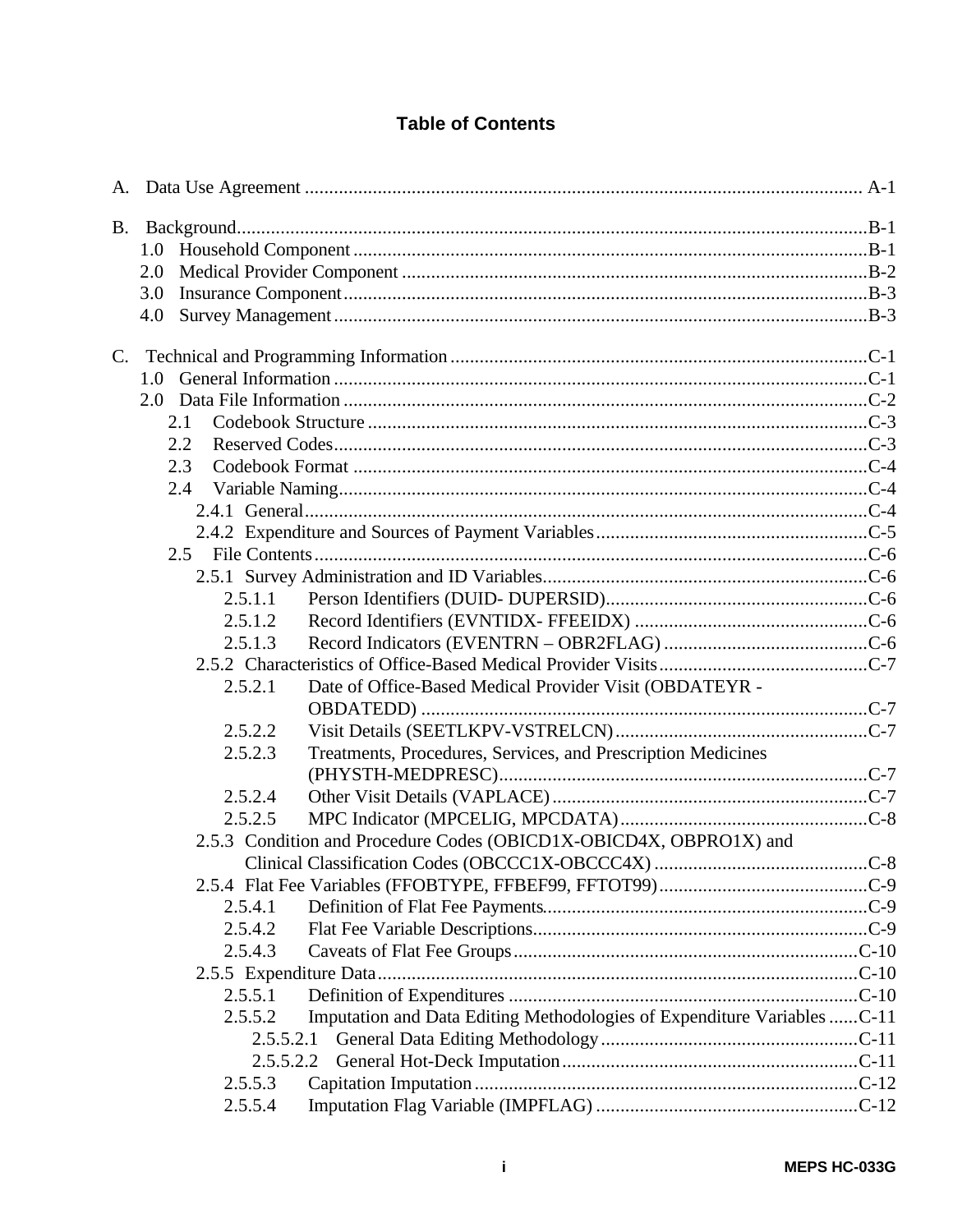| 2.5.5.5                                                                                 |  |
|-----------------------------------------------------------------------------------------|--|
| 2.5.5.6                                                                                 |  |
| 2.5.5.7                                                                                 |  |
| 2.5.5.8                                                                                 |  |
| Office- Based Expenditure Variables (OBSF99X - OBXP99X)C-14<br>2.5.5.9                  |  |
| 2.5.5.10                                                                                |  |
|                                                                                         |  |
| 3.1                                                                                     |  |
|                                                                                         |  |
|                                                                                         |  |
|                                                                                         |  |
|                                                                                         |  |
|                                                                                         |  |
|                                                                                         |  |
| 4.1                                                                                     |  |
| 4.2                                                                                     |  |
| Estimates of the Number of Persons with Office-Based Medical Provider VisitsC-18<br>4.3 |  |
| 4.4                                                                                     |  |
| 4.4.1 Person-Based Ratio Estimates Relative to Persons with Office-Based Medical        |  |
|                                                                                         |  |
|                                                                                         |  |
| Sampling Weights for Merging Previous Releases of MEPS Household Data with<br>4.5       |  |
|                                                                                         |  |
| 4.6                                                                                     |  |
|                                                                                         |  |
| Linking a Person-Level File to the Office-Based Medical Provider Visit File<br>5.1      |  |
| Linking the Office-Based Medical Provider Visit file to the MEPS 1999 Medical<br>5.2    |  |
|                                                                                         |  |
| 5.3                                                                                     |  |
| 5.4                                                                                     |  |
| References                                                                              |  |
|                                                                                         |  |
|                                                                                         |  |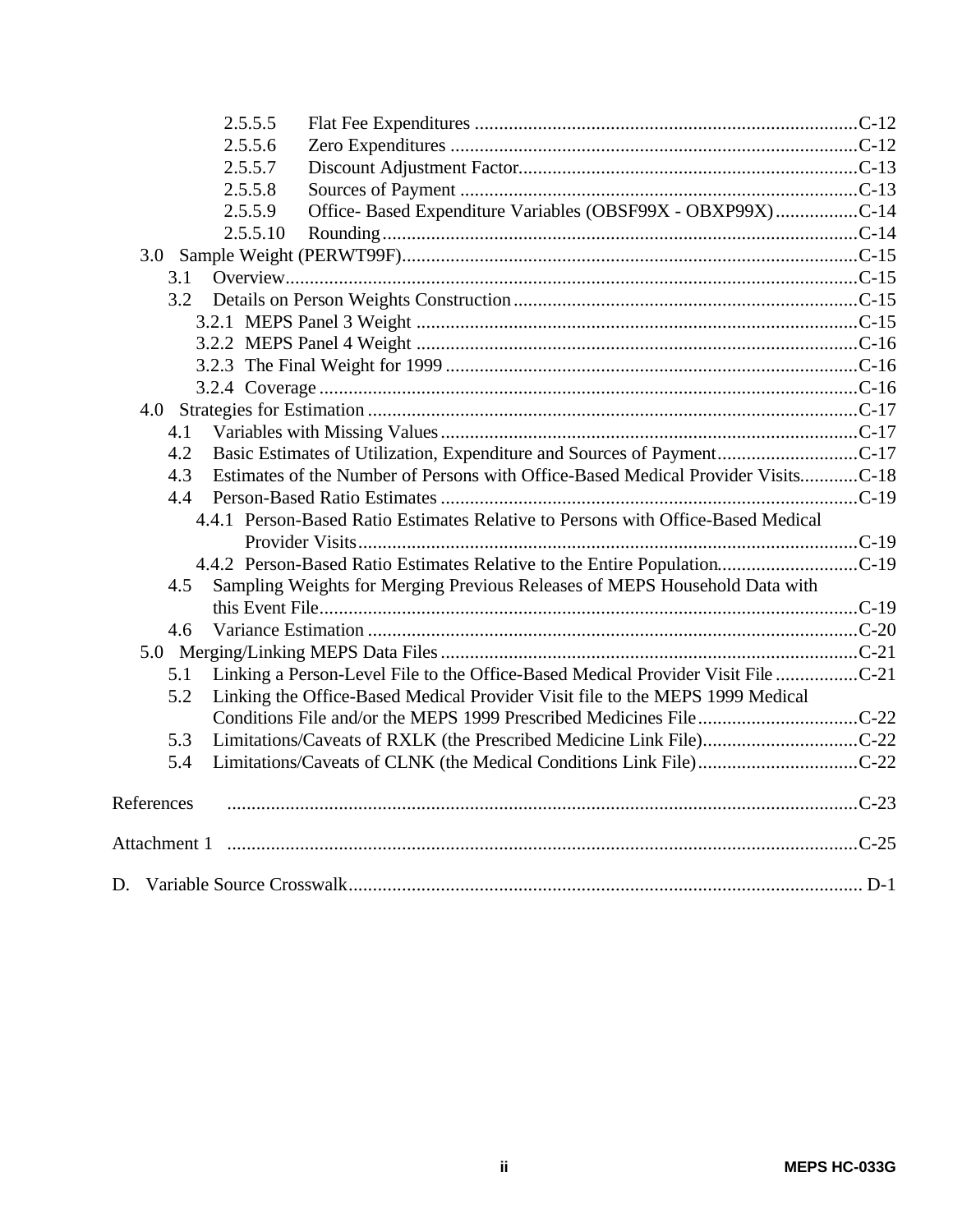### **A. Data Use Agreement**

Individual identifiers have been removed from the microdata contained in the files on this CD-ROM. Nevertheless, under sections 308 (d) and 903 (c) of the Public Health Service Act (42 U.S.C. 242m and 42 U.S.C. 299 a-1), data collected by the Agency for Healthcare Research and Quality (AHRQ) and/or the National Center for Health Statistics (NCHS) may not be used for any purpose other than for the purpose for which they were supplied; any effort to determine the identity of any reported cases, is prohibited by law.

Therefore in accordance with the above referenced Federal statute, it is understood that:

- 1) No one is to use the data in this data set in any way except for statistical reporting and analysis.
- 2) If the identity of any person or establishment should be discovered inadvertently, then (a) no use will be made of this knowledge, (b) the Director, Office of Management, AHRQ will be advised of this incident, (c) the information that would identify any individual or establishment will be safeguarded or destroyed, as requested by AHRQ, and (d) no one else will be informed of the discovered identity.
- 3) No one will attempt to link this data set with individually identifiable records from any data sets other than the Medical Expenditure Panel Survey or the National Health Interview Survey.

By using these data you signify your agreement to comply with the above-stated statutorily based requirements, with the knowledge that deliberately making a false statement in any matter within the jurisdiction of any department or agency of the Federal Government violates 18 U.S.C. 1001 and is punishable by a fine of up to \$10,000 or up to 5 years in prison.

The Agency for Healthcare Research and Quality requests that users cite AHRQ and the Medical Expenditure Panel Survey as the data source in any publications or research based upon these data.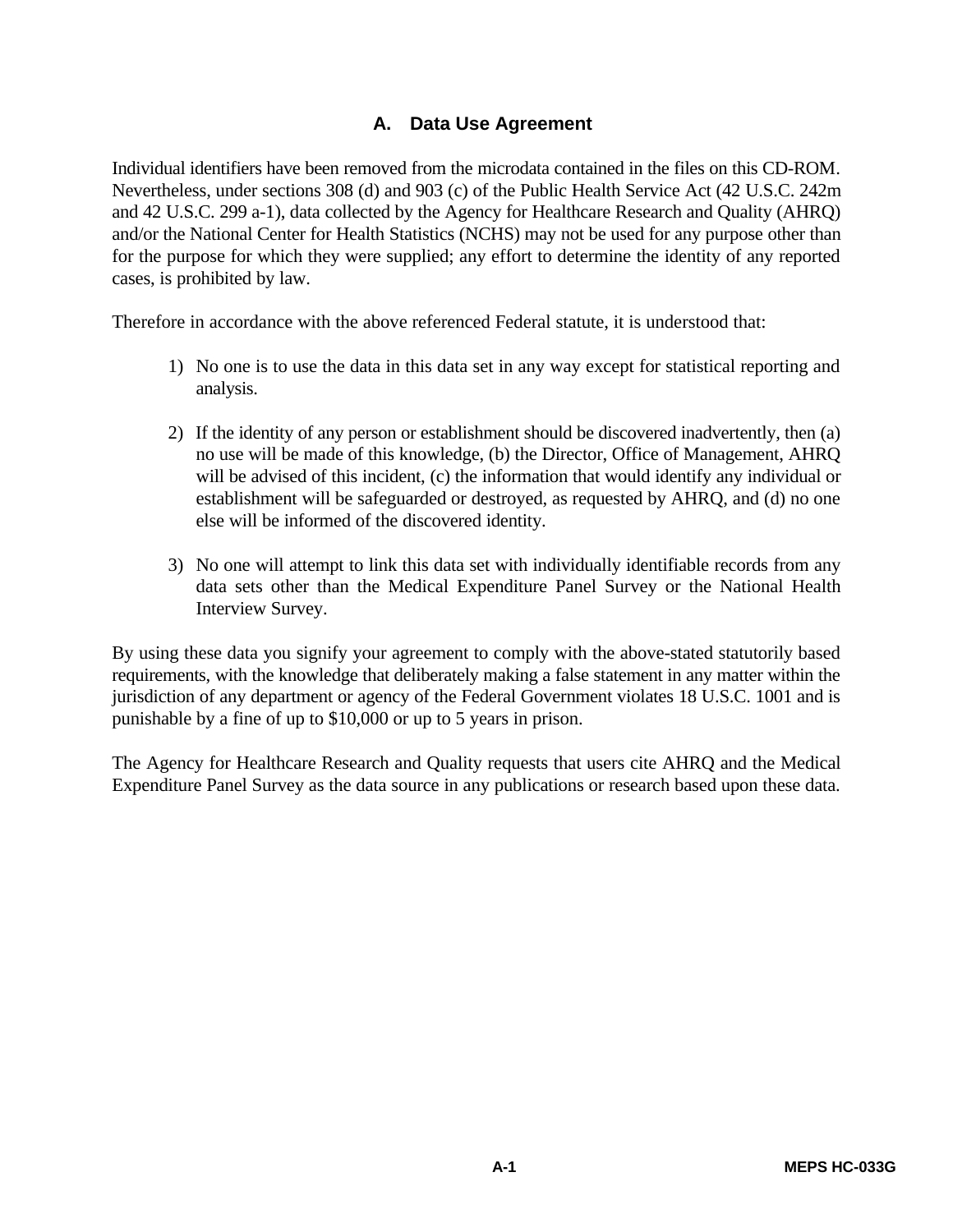### **B. Background**

This documentation describes one in a series of public use files from the Medical Expenditure Panel Survey (MEPS). The survey provides an extensive data set on the use of health services and health care in the United States.

MEPS is conducted to provide nationally representative estimates of health care use, expenditures, sources of payment, and insurance coverage for the U.S. civilian noninstitutionalized population. MEPS also includes a nationally representative survey of nursing homes and their residents. MEPS is cosponsored by the Agency for Healthcare Research and Quality (AHRQ) (formerly the Agency for Health Care Policy and Research (AHCPR)) and the National Center for Health Statistics (NCHS).

MEPS comprises three component surveys: the Household Component (HC), the Medical Provider Component (MPC), and the Insurance Component (IC). The HC is the core survey, and it forms the basis for the MPC sample and part of the IC sample. Together these surveys yield comprehensive data that provide national estimates of the level and distribution of health care use and expenditures, support health services research, and can be used to assess health care policy implications.

MEPS is the third in a series of national probability surveys conducted by AHRQ on the financing and use of medical care in the United States. The National Medical Care Expenditure Survey (NMCES, also known as NMES-1) was conducted in 1977. The National Medical Expenditure Survey (NMES-2) was conducted in 1987. Beginning in 1996, MEPS continues this series with design enhancements and efficiencies that provide a more current data resource to capture the changing dynamics of the health care delivery and insurance system.

The design efficiencies incorporated into MEPS are in accordance with the Department of Health and Human Services (DHHS) Survey Integration Plan of June 1995, which focused on consolidating DHHS surveys, achieving cost efficiencies, reducing respondent burden, and enhancing analytical capacities. To accommodate these goals, new MEPS design features include linkage with the National Health Interview Survey (NHIS), from which the sampling frame for the MEPS HC is drawn, and continuous longitudinal data collection for core survey components. The MEPS HC augments NHIS by selecting a sample of NHIS respondents, collecting additional data on their health care expenditures, and linking these data with additional information collected from the respondents, medical providers, employers, and insurance providers.

### **1.0 Household Component**

The MEPS HC, a nationally representative survey of the U.S. civilian noninstitutionalized population, collects medical expenditure data at both the person and household levels. The HC collects detailed data on demographic characteristics, health conditions, health status, use of medical care services, charges and payments, access to care, satisfaction with care, health insurance coverage, income, and employment.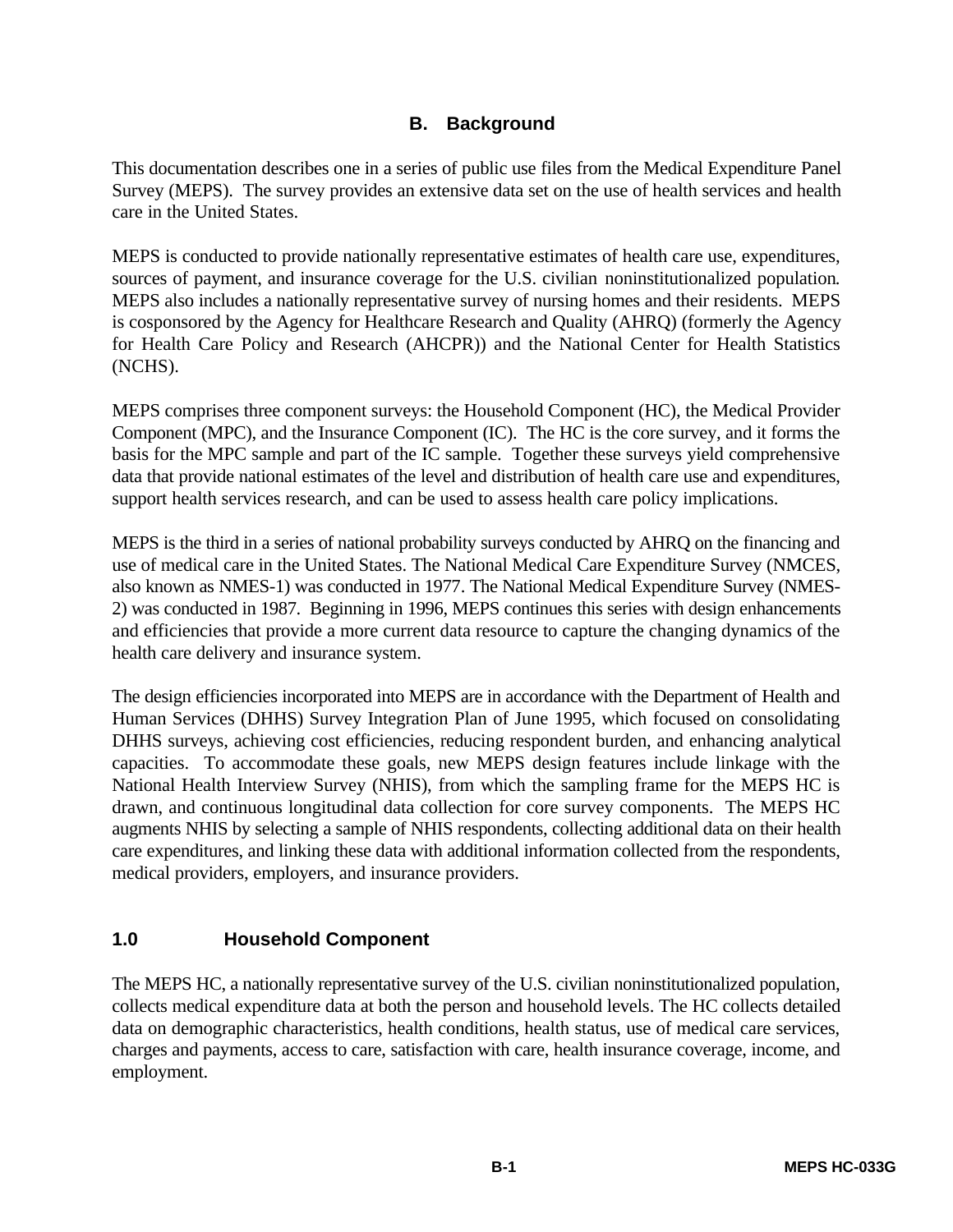The HC uses an overlapping panel design in which data are collected through a preliminary contact followed by a series of five rounds of interviews over a 2 1/2 -year period. Using computer-assisted personal interviewing (CAPI) technology, data on medical expenditures and use for two calendar years are collected from each household. This series of data collection rounds is launched each subsequent year on a new sample of households to provide overlapping panels of survey data and, when combined with other ongoing panels, will provide continuous and current estimates of health care expenditures.

The sampling frame for the MEPS HC is drawn from respondents to NHIS, conducted by NCHS. NHIS provides a nationally representative sample of the U.S. civilian noninstitutionalized population, with oversampling of Hispanics and blacks.

### **2.0 Medical Provider Component**

The MEPS MPC supplements and validates information on medical care events reported in the MEPS HC by contacting medical providers and pharmacies identified by household respondents. The MPC sample includes all hospitals, hospital physicians, home health agencies, and pharmacies reported in the HC. Also included in the MPC are all office-based physicians who:

- were identified by the household respondent as providing care for HC respondents receiving Medicaid.
- C were selected through a 75-percent sample of HC households receiving care through an HMO (health maintenance organization) or managed care plan.
- C were selected through a 25-percent sample of the remaining HC households.

Data are collected on medical and financial characteristics of medical and pharmacy events reported by HC respondents, including:

- C Diagnoses coded according to ICD-9-CM (9th Revision, International Classification of Diseases) and DSM-IV (Fourth Edition, *Diagnostic and Statistical Manual of Mental Disorders*).
- C Physician procedure codes classified by CPT-4 (Common Procedure Terminology, Version 4).
- C Inpatient stay codes classified by DRGs (diagnosis-related groups).
- C Prescriptions coded by national drug code (NDC), medication name, strength, and quantity dispensed.
- C Charges, payments, and the reasons for any difference between charges and payments.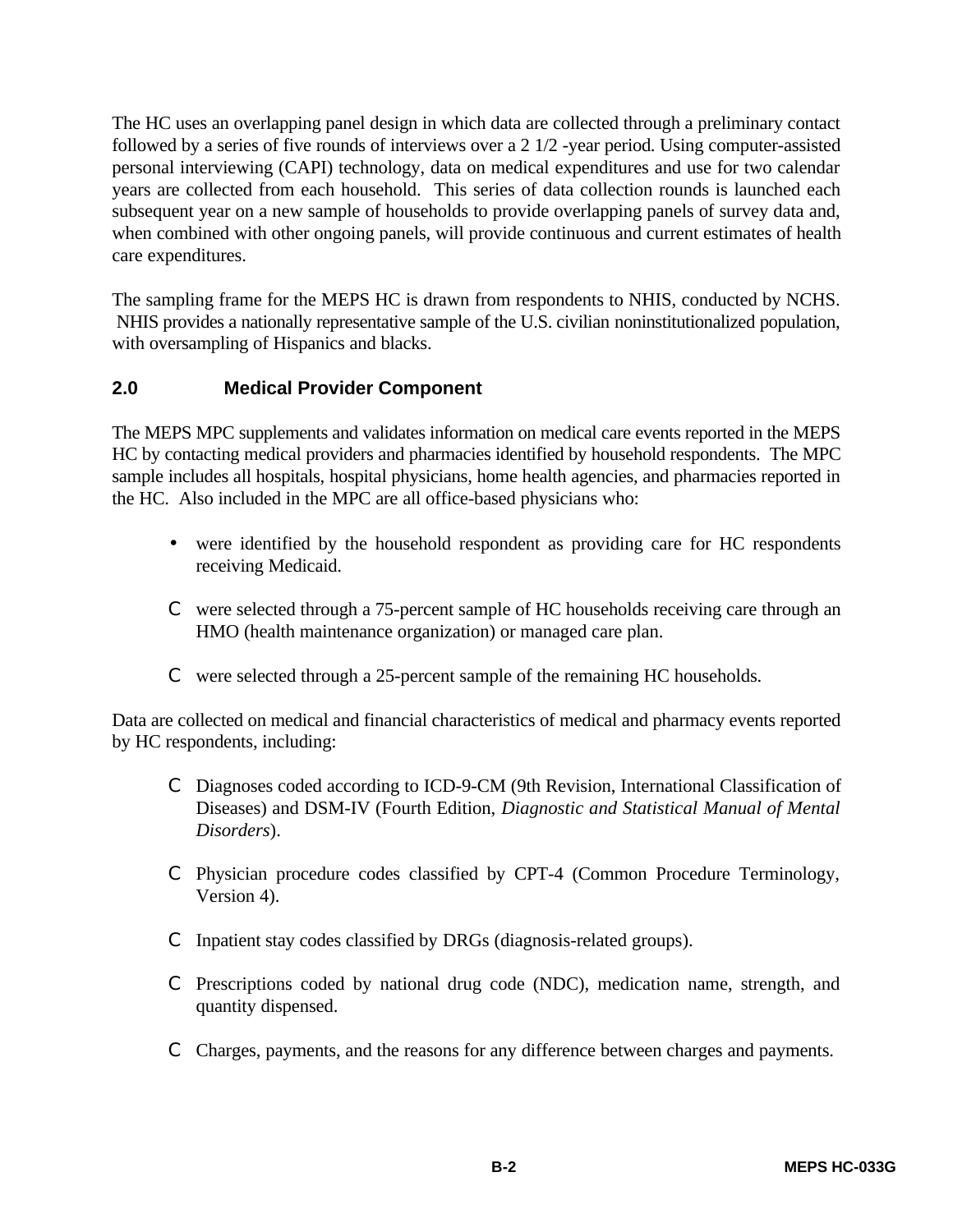The MPC is conducted through telephone interviews and mailed survey materials. In some instances, providers sent medical and billing records which were abstracted into the survey instruments.

### **3.0 Insurance Component**

The MEPS IC collects data on health insurance plans obtained through employers, unions, and other sources of private health insurance. Data obtained in the IC include the number and types of private insurance plans offered, benefits associated with these plans, premiums, contributions by employers and employees, eligibility requirements, and employer characteristics.

Establishments participating in the MEPS IC are selected through four sampling frames:

- C A list of employers or other insurance providers identified by MEPS HC respondents who report having private health insurance at the Round 1 interview.
- C A Bureau of the Census list frame of private-sector business establishments.
- C The Census of Governments from Bureau of the Census.

To provide an integrated picture of health insurance, data collected from the first sampling frame (employers and insurance providers) are linked back to data provided by the MEPS HC respondents. Data from the other three sampling frames are collected to provide annual national and State estimates of the supply of private health insurance available to American workers and to evaluate policy issues pertaining to health insurance.

The MEPS IC is an annual survey. Data are collected from the selected organizations through a prescreening telephone interview, a mailed questionnaire, and a telephone follow-up for nonrespondents.

#### **4.0 Survey Management**

MEPS data are collected under the authority of the Public Health Service Act. They are edited and published in accordance with the confidentiality provisions of this act and the Privacy Act. NCHS provides consultation and technical assistance.

As soon as data collection and editing are completed, the MEPS survey data are released to the public in staged releases of summary reports and microdata files. Summary reports are released as printed documents and electronic files. Microdata files are released on CD-ROM and/or as electronic files.

Printed documents and CD-ROMs are available through the AHRQ Publications Clearinghouse. Write or call:

AHRQ Publications Clearinghouse Attn: (publication number) P.O. Box 8547 Silver Spring, MD 20907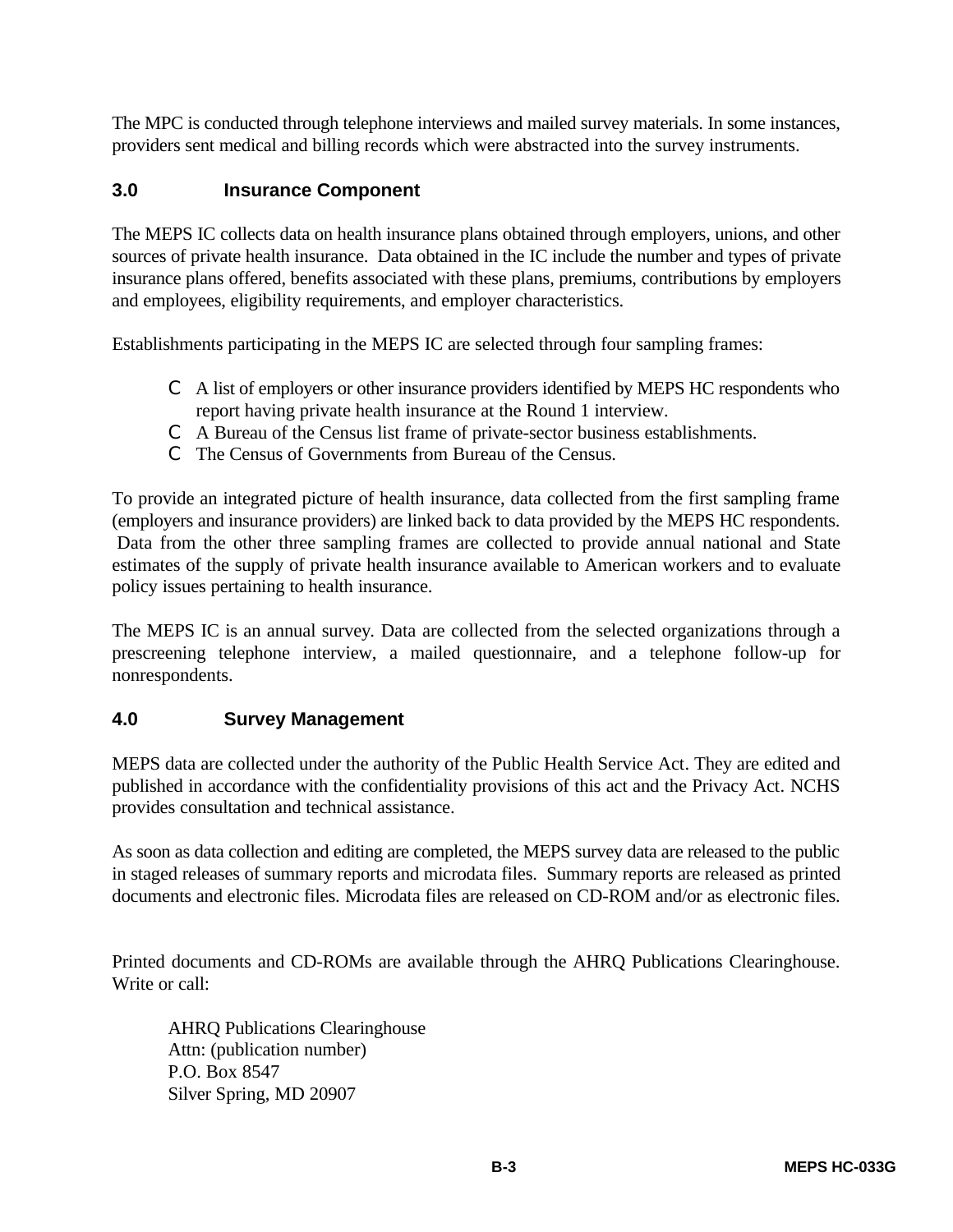800/358-9295 410/381-3150 (callers outside the United States only) 888/586-6340 (toll-free TDD service; hearing impaired only)

Be sure to specify the AHRQ number of the document or CD-ROM you are requesting. Electronic files and accompanying documentation are available from the Internet on the MEPS web site: <http://www.meps.ahrq.gov/>.

Additional information on MEPS is available from the MEPS project manager or the MEPS public use data manager at the Center for Cost and Financing Studies, Agency for Healthcare Research and Quality.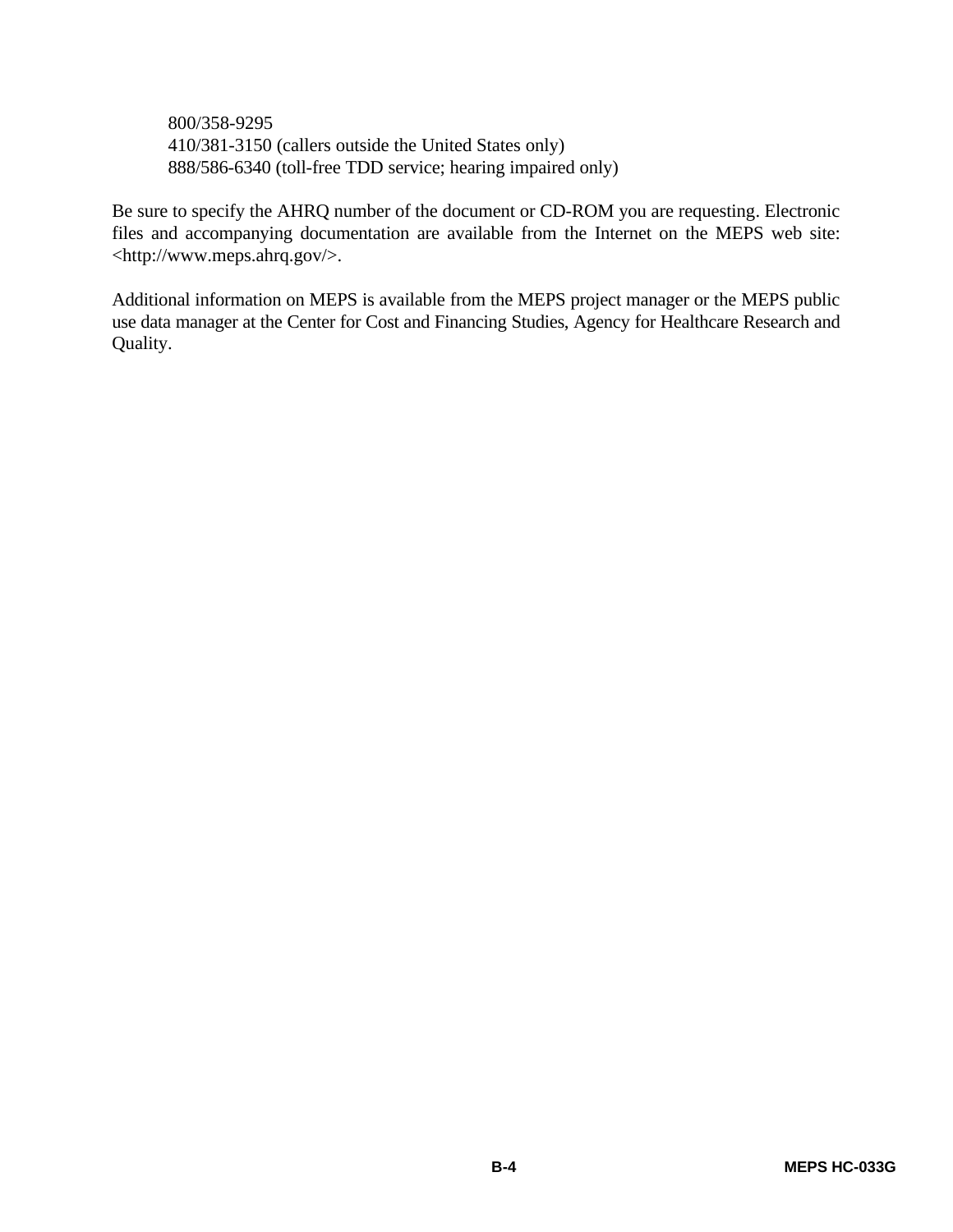#### **C. Technical and Programming Information**

#### **1.0 General Information**

This documentation describes one in a series of public use event files from the 1999 Medical Expenditure Panel Survey (MEPS) Household (HC) and Medical Provider Components (MPC). Released as an ASCII data file and a SAS transport file, the 1999 Office-Based Medical Provider public use event file provides detailed information on office-based provider visits for a nationally representative sample of the civilian noninstitutionalized population of the United States. Data from the office-based provider events file can be used to make estimates of office-based provider utilization and expenditures for calendar year 1999.

As illustrated below, this file consists of MEPS survey data obtained in the 1999 portion of Round 3 (Round 2 for some cases, see OBR2FLAG) and Rounds 4 and 5 for Panel 3, as well as Rounds 1, 2 and the 1999 portion of Round 3 for Panel 4 (i.e., the rounds for the MEPS panels covering calendar year 1999).



Each record on this event file represents a unique office-based provider event; that is, an office-based provider event reported by the household respondent. Counts utilization of office-based provider visits are based entirely on household reports. Office-based providers were sampled into the MEPS MPC (see section B 2.0). Only those providers for whom the respondent signed a permission form were included in the MPC. Information from the MPC was used to supplement expenditure payment data, on the office-based provider file, reported by the household.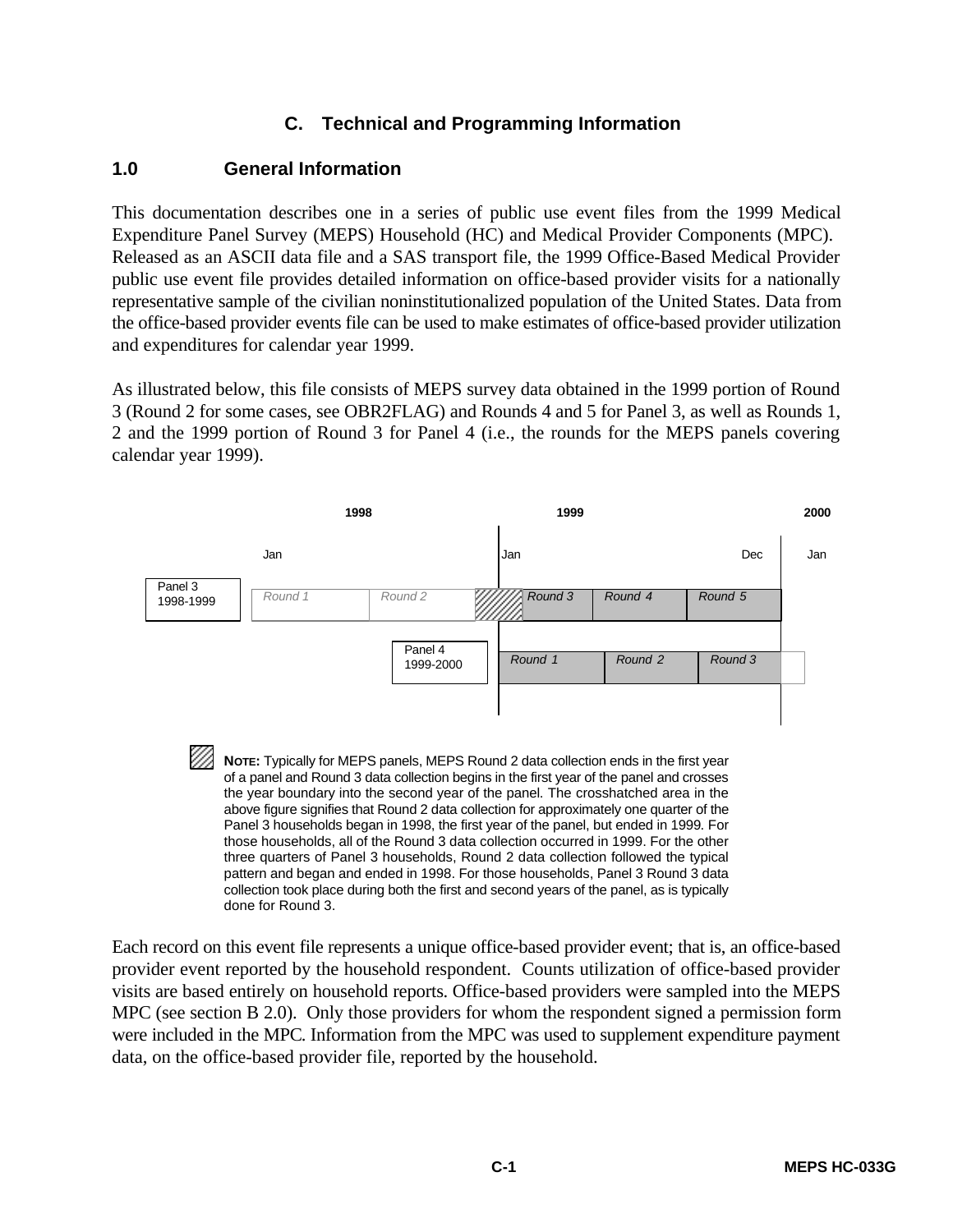Data from this event file can be merged with other 1999 MEPS HC data files, for purposes of appending person-level data such as demographic characteristics or health insurance coverage to each office-based provider visit record on the current file.

This file can be also used to construct summary variables of expenditures, sources of payment, and related aspects of office-based provider visits for calendar year 1999. Aggregate annual person-level information on the use of office-based providers and other health services use is provided on the MEPS 1999 Full Year Person Level Expenditure file, where each record represents a MEPS sampled person.

This documentation offers a brief overview of the types and levels of data provided, the content and structure of the files and the codebook. It contains the following sections:

Data File Information Sample Weights and Variance Estimation Variables Strategies for Estimation Merging/linking MEPS Data Files References Attachment 1: Definitions Codebooks Variable to Source Crosswalk

For more information on MEPS HC survey design, see S. Cohen, 1997; J. Cohen, 1997; and S. Cohen, 1996. A copy of the MEPS HC survey instruments used to collect the information on the office-based provider file is available on the MEPS web site at the following address: <http**://**www.meps.ahrq.gov>.

### **2.0 Data File Information**

The office-based provider public use data set contains 100,312 office-based provider event records; of these records, 98,154 are associated with persons having a positive person-level weight (PERWT99F). This file includes office-based provider event records for all household survey respondents who resided in eligible responding households and reported at least one office-based provider event. Each record represents one household-reported office-based provider event that occurred during calendar year 1999. Office-based provider visits known to have occurred after December 31, 1999 are not included on this file. Some household respondents may have multiple events and thus will be represented in multiple records on this file. Other household respondents may have reported no events and thus will have no records on this file. These data were collected during the 1999 portion of Round 3 (Round 2 for some cases, see OBR2FLAG), and Rounds 4 and 5 for Panel 3, as well as Rounds 1, 2, and the 1999 portion of Round 3 for Panel 4 of the MEPS HC. The persons represented on this file had to meet either (a) or (b):

(a) Be classified as a key in-scope person who responded for his or her entire period of 1999 eligibility (i.e., persons with a positive 1999 full-year person-level sampling weight (PERWT99F>0)), or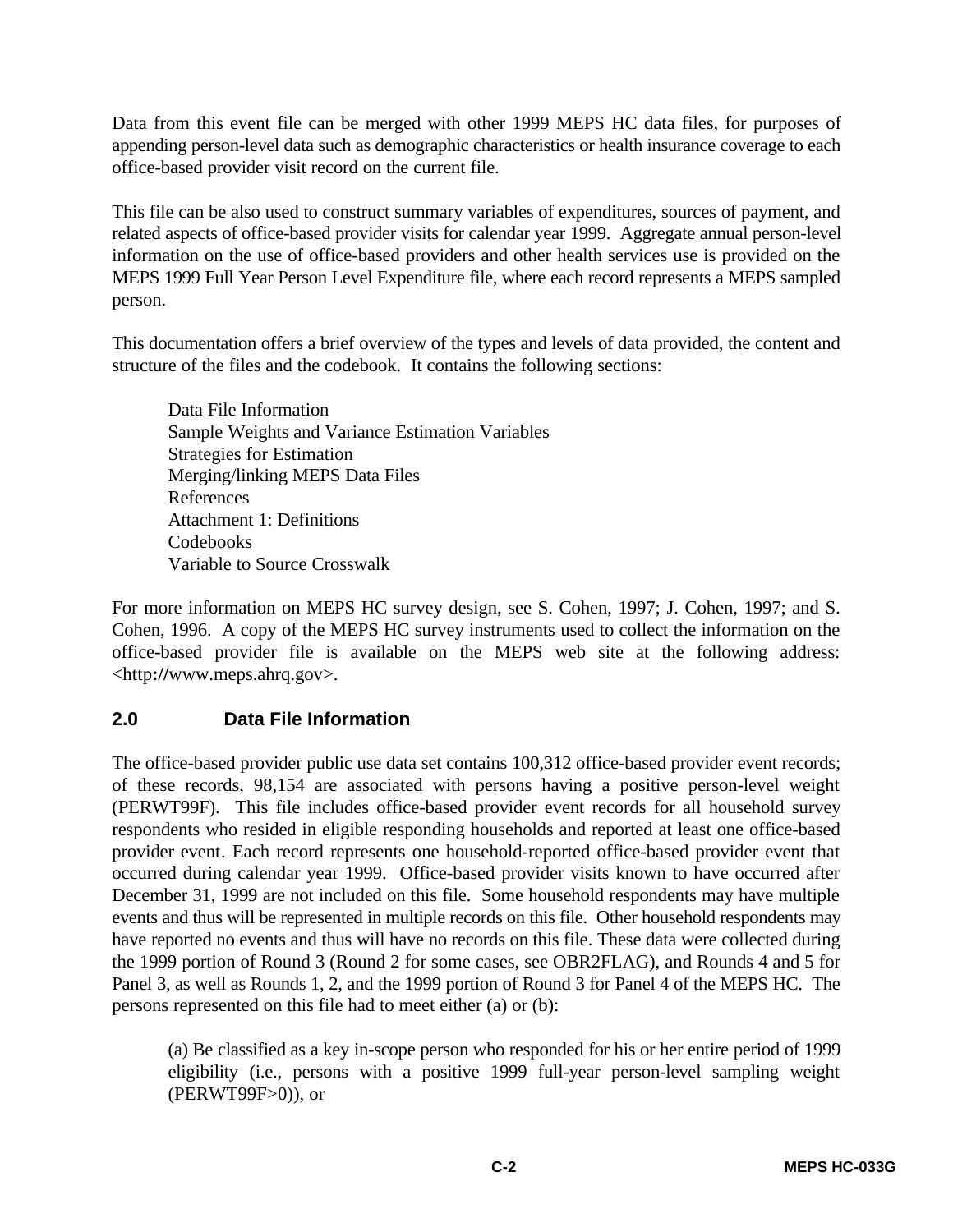(b) Be classified as either an eligible non-key person or an eligible out-of-scope person who responded for his or her entire period of 1999 eligibility, and belonged to a family (i.e., all persons with the same value for FAMID) in which all eligible family members responded for their entire period of 1999 eligibility, and at least one family member had a positive 1999 fullyear person weight (i.e., eligible non-key or eligible out-of-scope persons who are members of a family all of whose members have a positive 1999 full-year family-level weight (WTFAM99>0)).

Please refer to Attachment 1 for definitions of keyness, in-scope and eligibility.

Each office-based medical provider event record includes the following: date of the event; type of provider seen; time spent with the provider; type of care received; types of treatments (i.e. physical therapy, occupational therapy, speech therapy, chemotherapy, radiation therapy etc.) received during the event; type of services (i.e., lab test, sonogram or ultrasound, x-rays etc) received, medicines prescribed during the event; flat fee information, imputed sources of payment, total payment and total charge of the office-based event expenditure; and a full-year person-level weight.

Data from the HC-033G file can be merged with the MEPS 1999 Full Year Population Characteristics file using the unique person identifier, DUPERSID, to append person-level characteristics such as demographic or health insurance characteristics to each record. The office-based medical provider events can also be linked to the MEPS 1999 Medical Conditions File and MEPS 1999 Prescribed Medicines File. Please see the section 5.0 for details on how to merge MEPS data files.

Panel 3 cases (PANEL99 = 3 on the MEPS 1999 Full Year Population Characteristics File) can also be linked back to the 1998 MEPS HC public use data files. However, data users/analysts should be aware that, at this time, no weight is being provided to facilitate two-year analysis of Panel 3 data.

### **2.1 Codebook Structure**

For each variable on the office-based provider file, both weighted and unweighted frequencies are provided in the codebook. The codebook and data file sequence list variables in the following order:

Unique person identifiers Unique office-based medical provider event identifier Other survey administration variables Office-based medical provider characteristic variables ICD-9 codes Clinical Classification Software codes Imputed expenditure variables Weight and variance estimation variables

#### **2.2 Reserved Codes**

The following reserved code values are used: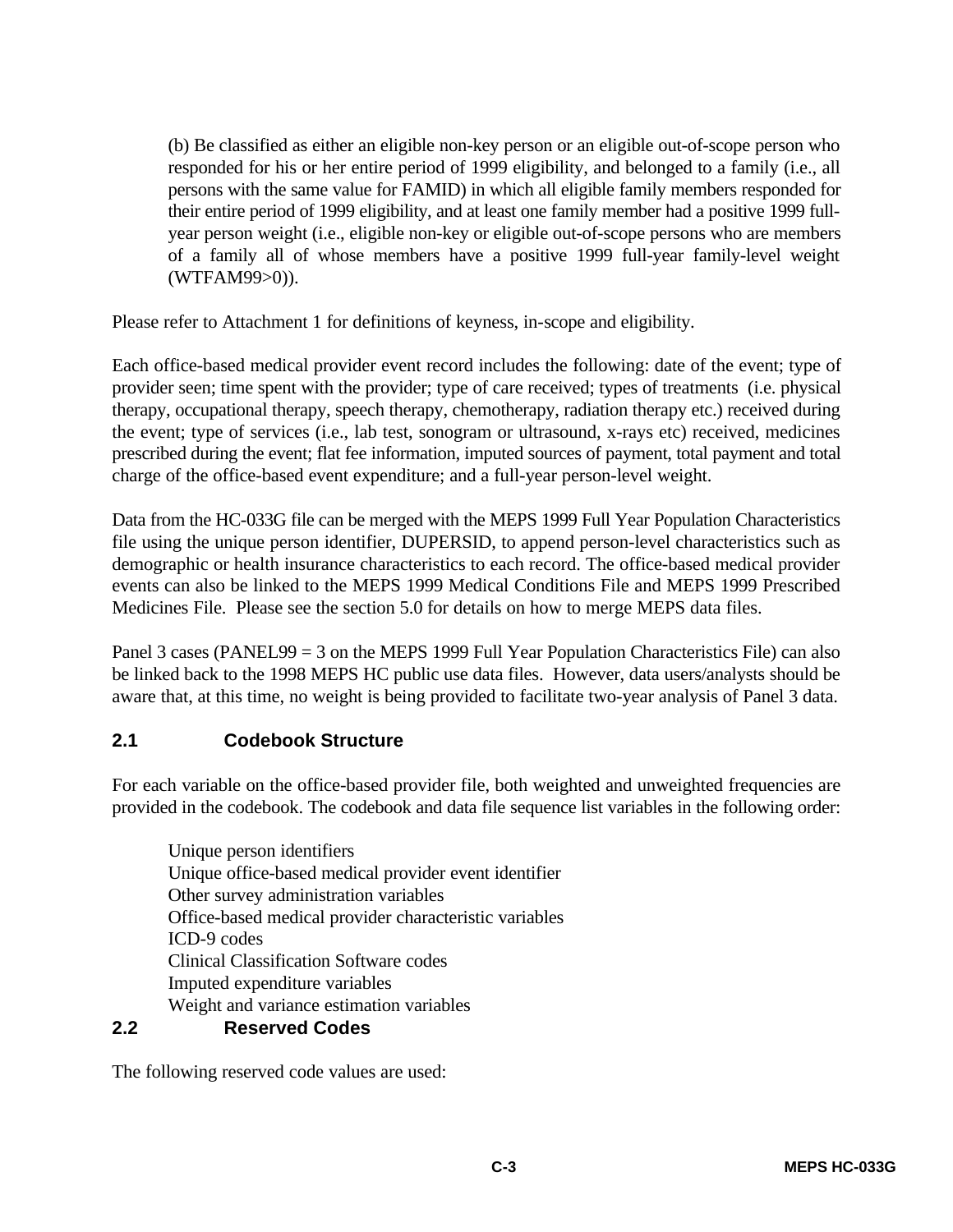#### **VALUE DEFINITION**

| -1 INAPPLICABLE    | Question was not asked due to skip pattern.                   |
|--------------------|---------------------------------------------------------------|
| -7 REFUSED         | Question was asked and respondent refused to answer question. |
| $-8\,\mathrm{DK}$  | Question was asked and respondent did not know answer.        |
| -9 NOT ASCERTAINED | Interviewer did not record the data.                          |

Generally, -1, -7, -8, and -9 have not been edited on this file. The values of -1 and -9 can be edited by the data users/analysts by following the skip patterns in the HC survey questionnaire (located on the MEPS web site: <http://www.meps.ahrq.gov/>).

#### **2.3 Codebook Format**

The office-based medical provider codebook describes an ASCII data set (although the data are also being provided in a SAS transport file). The following codebook items are provided for each variable:

| <b>IDENTIFIER</b> | <b>DESCRIPTION</b>                                                           |
|-------------------|------------------------------------------------------------------------------|
| Name              | Variable name (maximum of 8 characters)                                      |
| Description       | Variable descriptor (maximum of 40 characters)                               |
| Format            | Number of bytes                                                              |
| Type              | Type of data: numeric (indicated by NUM) or character (indicated by<br>CHAR) |
| <b>Start</b>      | Beginning column position of variable in record                              |
| End               | Ending column position of variable in record                                 |

#### **2.4 Variable Naming**

In general, variable names reflect the content of the variable, with an 8-character limitation. All imputed/edited variables end with an "X."

#### **2.4.1 General**

Variables contained on this file were derived from the HC survey questionnaire. The source of each variable is identified in Section D, the "Variable - Source Crosswalk." Sources for each variable are indicated in one of four ways:

- 1) variables which are derived from CAPI or assigned in sampling are so indicated as "capi derived" or "assigned in sampling,";
- 2) variables which come from one or more specific questions have those questionnaire sections and question numbers indicated in the "Source" column
- 3) EV-Event Roster section
- 4) FF- Flat Fee section
- 5) CP- Charge Payment section;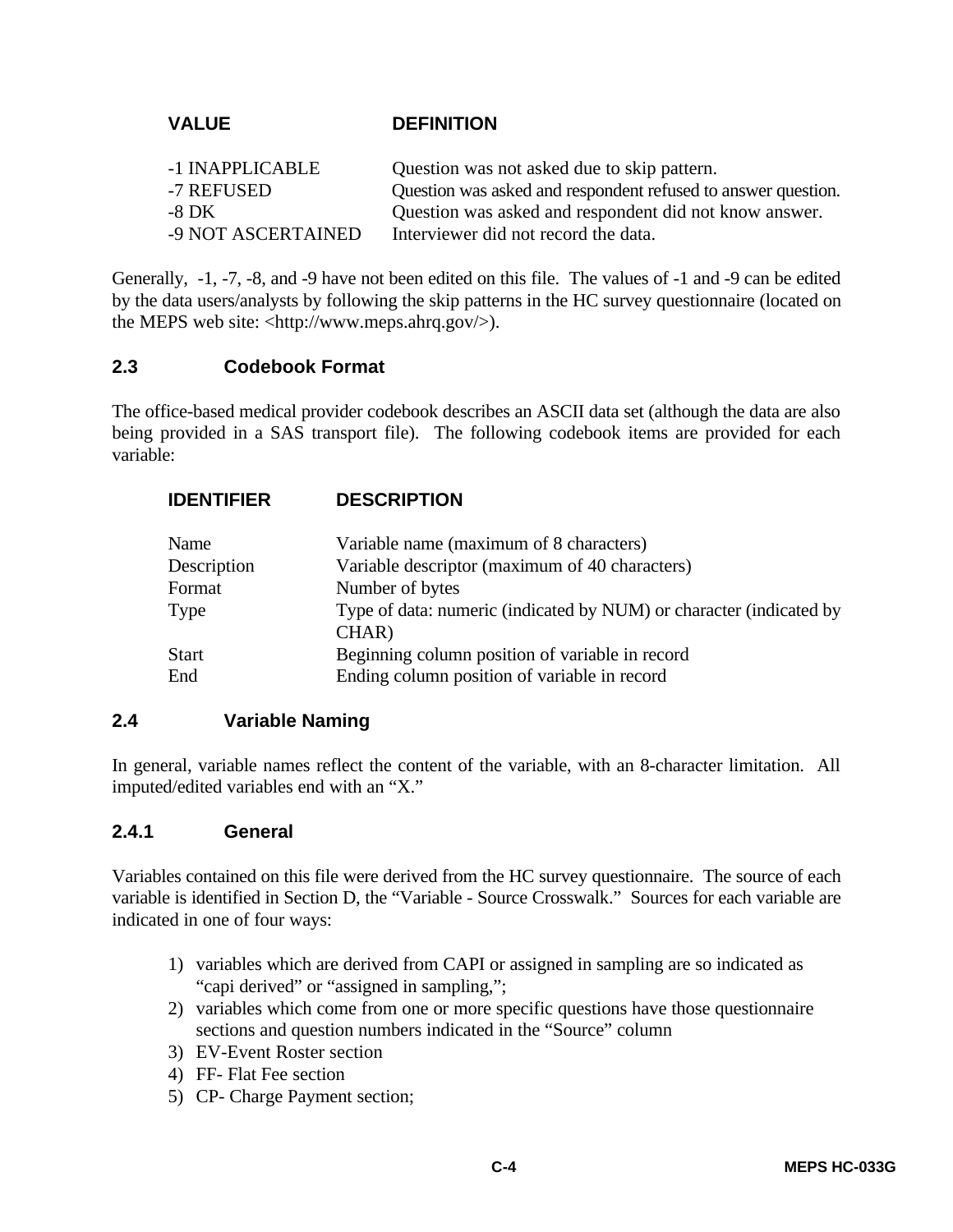- 6) variables constructed from multiple questions using complex algorithms are labeled "Constructed" in the "Source" column; and
- 7) (4) variables which have been edited or imputed are so indicated.

#### **2.4.2 Expenditure and Sources of Payment Variables**

Imputed versions of the expenditure and sources of payment variables are provided on this file. These variable names follow a standard naming convention and are 8 characters in length. All imputed variables end with an "X" indicating they are fully edited and imputed.

The total sum of payments variables, 12 sources of payment variables, and the total charge variables are named consistently in the following way:

The first two characters indicate the type of event:

| IP - inpatient stay          | OB - office-based visit  |
|------------------------------|--------------------------|
| ER - emergency room visit    | OP - outpatient visit    |
| HH - home health visit       | DV - dental visit        |
| OM - other medical equipment | RX - prescribed medicine |

In the case of source of payment variables, the third and fourth characters indicate:

| SF - self or family                    | OF - other Federal Government | XP - sum of payments |
|----------------------------------------|-------------------------------|----------------------|
| MR - Medicare                          | SL - State/local government   |                      |
| MD - Medicaid                          | WC – Worker's Compensation    |                      |
| PV - private insurance                 | OT - other insurance          |                      |
| VA - Veterans                          | OR - other private            |                      |
| CH - CHAMPUS/CHAMPVA OU - other public |                               |                      |

The fifth and sixth characters indicate the year (99). The last character indicates whether it is edited/imputed (X).

For example, OBSF99X is the edited/imputed amount paid by self or family for an office-based medical provider expenditure incurred in 1999.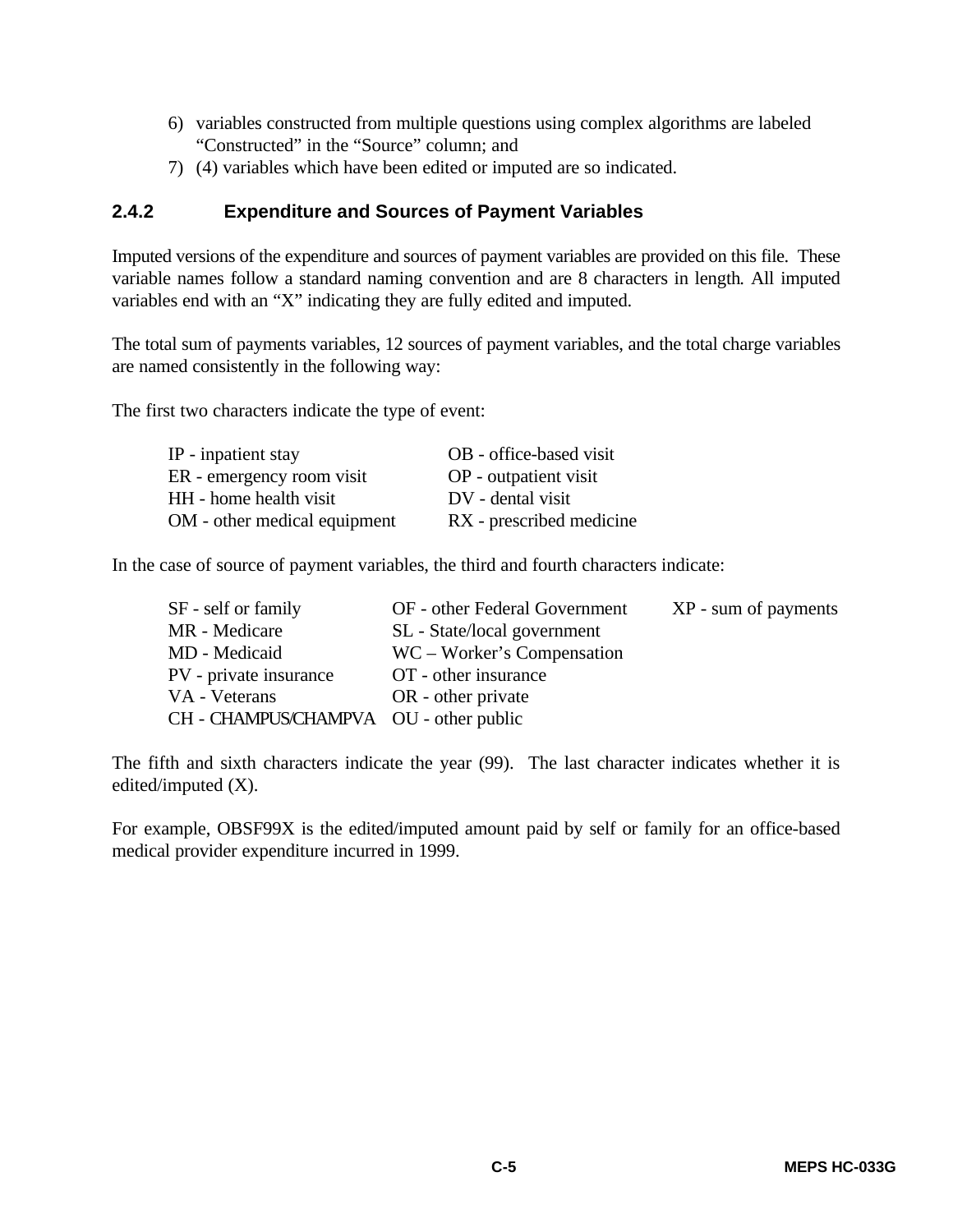### **2.5 File Contents**

### **2.5.1 Survey Administration and ID Variables**

### **2.5.1.1 Person Identifiers (DUID- DUPERSID)**

The dwelling unit ID (DUID) is a 5-digit random number assigned after the case was sampled for MEPS. The 3-digit person number (PID) uniquely identifies each person within the dwelling unit. The 8-character variable DUPERSID uniquely identifies each person represented on the file and is the combination of the variables DUID and PID. For detailed information on dwelling units and families, please refer to the documentation for the 1999 Full Year Population Characteristics File or to definitions listed in Attachment 1.

### **2.5.1.2 Record Identifiers (EVNTIDX- FFEEIDX)**

EVNTIDX uniquely identifies each office-based medical provider event (i.e. each record on the office-based medical provider file) and is the variable required to linking office-based medical provider events to data files containing details on conditions and/or prescribed medicines (MEPS 1999 Medical Condition file and MEPS 1999 Prescribed Medicine file; respectively). For details on linking see Section 5.0 or the MEPS 1999 Appendix file.

FFEEIDX is a constructed variable which uniquely identifies a flat fee group, that is, all events that were part of a flat fee payment situation. For example, pregnancy is typically covered in a flat fee arrangement where the prenatal visits, the delivery, and the postpartum visits are all covered under one flat fee dollar amount. These events (the prenatal visit, the delivery, and the postpartum visits) would have the same value for FFEEIDX. FFEEIDX identifies a flat fee payment situation that was identified using information from the Household Component. Please note that FFEEIDX should be used to link up all MEPS event files (excluding prescribed medicines) in order to determine the full set of events that are part of a flat fee group.

### **2.5.1.3 Record Indicators (EVENTRN – OBR2FLAG)**

EVENTRN indicates the round in which the outpatient event was first reported. Please note: Rounds 3 (Round 2 for some cases, see OBR2FLAG), 4, and 5 are associated with MEPS survey data collected from Panel 3. Likewise, Round 1, 2, and 3 are associated with data collected from Panel 4.

OBR2FLAG indicates whether or not a Panel 3 Round 2 event occurred in 1999. OBR2FLAG was assigned a value =1 where an event in Round 2 of Panel 3 occurred in a portion of calendar year 1999. Events from Panel 4 will also have OBR2FLAG = -1. Typically, only Round 3 of a MEPS panel covers two calendar years, so the OBR2FLAG was developed to identify where data collection procedures were modified. All utilization data for calendar year 1999 is provided on this file regardless of the round in which it happened to be collected. Data users/analysts need not modify any procedures to deal with this departure from the usual data collection process as the event variables have been developed so that the process is transparent.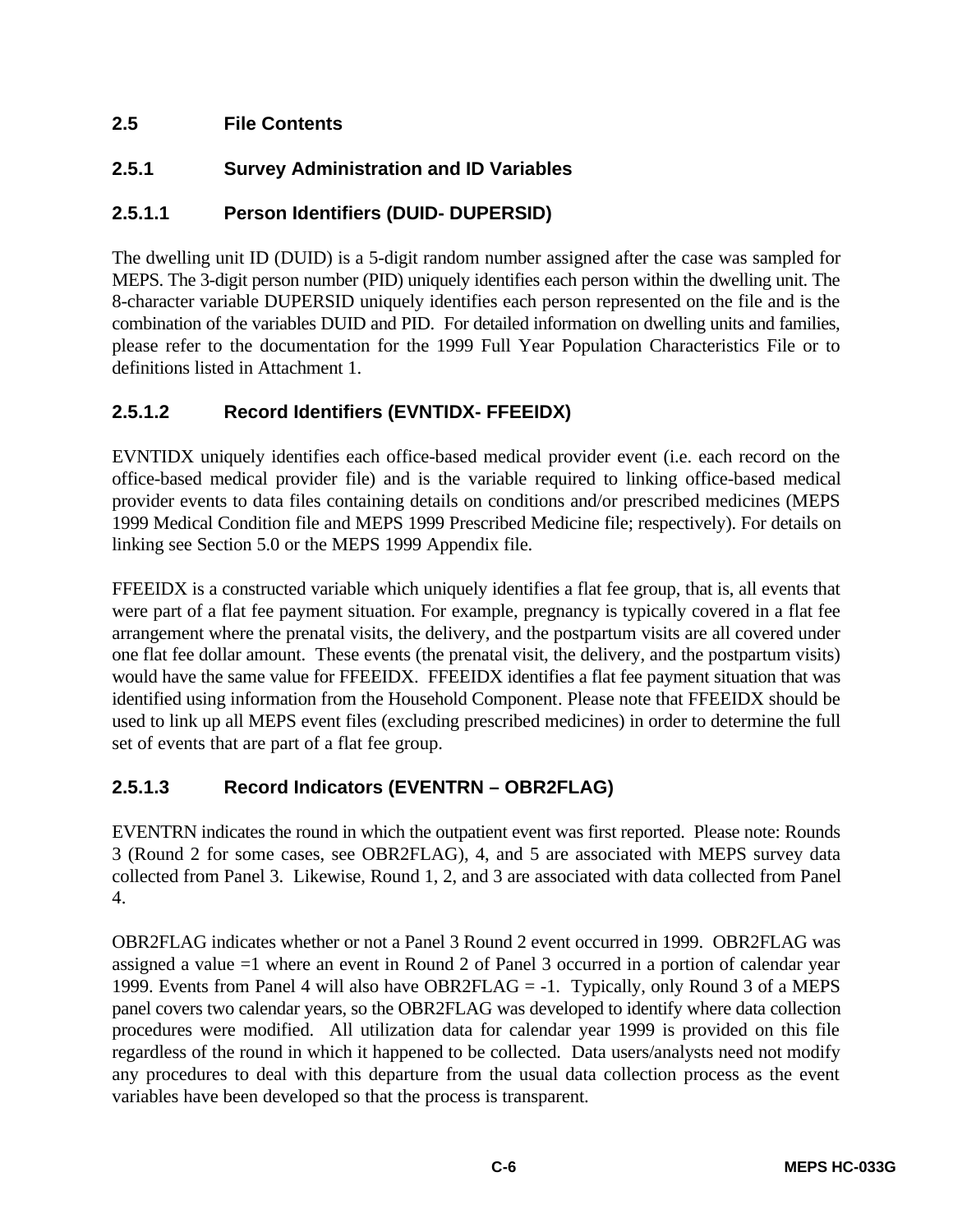### **2.5.2 Characteristics of Office-Based Medical Provider Visits**

### **2.5.2.1 Date of Office-Based Medical Provider Visit (OBDATEYR - OBDATEDD)**

The file contains variables describing office-based medical provider events reported by respondents in the Medical Provider Visits section of the MEPS HC survey questionnaire. There are three variables which indicate the day, month and year an office-based provider visit occurred (OBDATEYR, OBDATEMM, and OBDATEDD, respectively). These variables have not been edited or imputed.

### **2.5.2.2 Visit Details (SEETLKPV-VSTRELCN)**

The questionnaire determines if during the office-based medical provider visit whether the person actually saw the provider or talked to the provider on the telephone (SEETLKPV). It also establishes if the person was referred by another physician or medical provider (REFERDBY), and whether the person saw or spoke to a medical doctor or not (SEEDOC). If the person did not see a physician (i.e., a medical doctor), the respondent was asked to identify the type of medical person seen (MEDPTYPE). The respondent was also asked how much time was spent with the medical provider (TIMESPNT). Whether or not any medical doctors worked at the visit location (DOCATLOC), the type of care the person received (VSTCTGRY), and whether or not the visit or telephone call was related to a specific condition (VSTRELCN) were also determined.

### **2.5.2.3 Treatments, Procedures, Services, and Prescription Medicines (PHYSTH-MEDPRESC)**

Types of treatments received during the office-based medical provider visit include physical therapy (PHYSTH), occupational therapy (OCCUPTH), speech therapy (SPEECHTH), chemotherapy (CHEMOTH), radiation therapy (RADIATTH), kidney dialysis (KIDNEYD), IV therapy (IVTHER), drug or alcohol treatment (DRUGTRT), allergy shots (RCVSHOT), and psychotherapy/counseling (PSYCHOTH). Services received during the visit included whether or not the person received lab tests (LABTEST), a sonogram or ultrasound (SONOGRAM), x-rays (XRAYS), a mammogram (MAMMOG), an MRI or a CAT scan (MRI), an electrocardiogram (EKG), an electroencephalogram (EEG), a vaccination (RCVVAC), anesthesia (ANESTH), or other diagnostic tests or exams (OTHSVCE). Minimal editing was done across treatment, services, and procedures to ensure consistency across inapplicables, not ascertained, don't know, refused, and no services received values. Whether or not a surgical procedure was performed during the visit was asked (SURGPROC) and, if so, the procedure name (SURGNAME). Finally, the questionnaire determined if a medicine was prescribed for the person during the visit (MEDPRESC).

### **2.5.2.4 Other Visit Details (VAPLACE)**

VAPLACE is a constructed variable that indicates whether the provider worked at a VA facility. This variable only has valid data for providers that were sampled into the Medical Provider Component. All other providers are classified as unknown.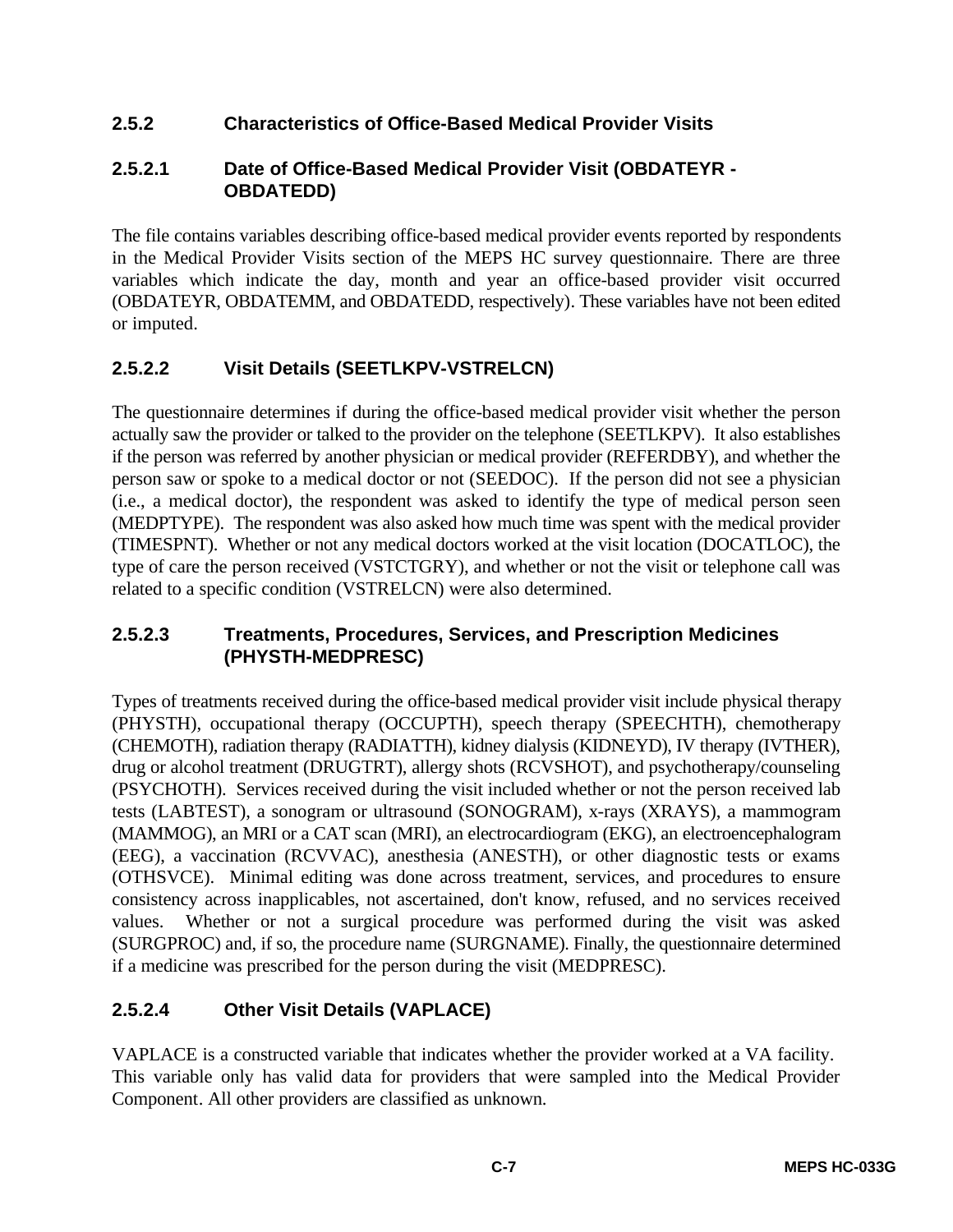### **2.5.2.5 MPC Indicator (MPCELIG, MPCDATA)**

MPCELIG is a constructed variable that indicates whether the office-based provider visit was eligible for MPC data collection. MPCDATA is a constructed variable that indicates whether or not MPC data was collected for the office-based provider.

### **2.5.3 Condition and Procedure Codes (OBICD1X-OBICD4X, OBPRO1X) and Clinical Classification Codes (OBCCC1X-OBCCC4X)**

Information on household reported medical conditions and procedures associated with each officebased medical provider visit are provided on this file. There are up to four condition codes (OBICD1X-OBICD4X), one procedure code (OBPRO1X), and up to four clinical classification codes (OBCCC1X-OBCCC4X) listed for each office-based medical provider visit. In order to obtain complete condition information associated with an event, the analyst must link to the Medical Conditions File. Details on how to link to the MEPS Medical Conditions File are provided in section 5.0. The user should note that due to confidentiality restrictions, provider reported condition information is not publicly available.

The medical conditions reported by the Household Component respondent were recorded by the interviewer as verbatim text, which were then coded to fully-specified 1999 ICD-9-CM codes, including medical condition and V codes (see Health Care Financing Administration, 1980), by professional coders. Although codes were verified and error rates did not exceed 2.5 percent for any coder, data users/analysts should not presume this level of precision in the data; the ability of household respondents to report condition data that can be coded accurately should not be assumed (see Cox and Cohen, 1985; Cox and Iachan, 1987; Edwards, et al, 1994; and Johnson and Sanchez, 1993). For detailed information on conditions, please refer to the documentation on the 1999 Medical Conditions File. For frequencies of conditions by event type, please see: the MEPS 1999 Appendix File.

The ICD-9-CM codes were aggregated into clinically meaningful categories. These categories, included on the file as OBCCC1X-OBCCC4X, were generated using Clinical Classification Software (formerly known as Clinical Classifications for Health Care Policy Research (CCHPR)), (Elixhauser, et al., 1998), which aggregates conditions and V-codes into 260 mutually exclusive categories, most of which are clinically homogeneous.

In order to preserve respondent confidentiality, nearly all of the condition codes provided on this file have been collapsed from fully-specified codes to 3-digit code categories. The reported ICD-9-CM code values were mapped to the appropriate clinical classification category prior to being collapsed to the 3-digit categories.

The condition codes (and clinical classification codes) and procedure codes linked to each officebased medical provider visit event are sequenced in the order in which the conditions were reported by the household respondent, which was in chronological order of occurrence and not in order of importance or severity. Data user/analysts who use the Medical Conditions file in conjunction with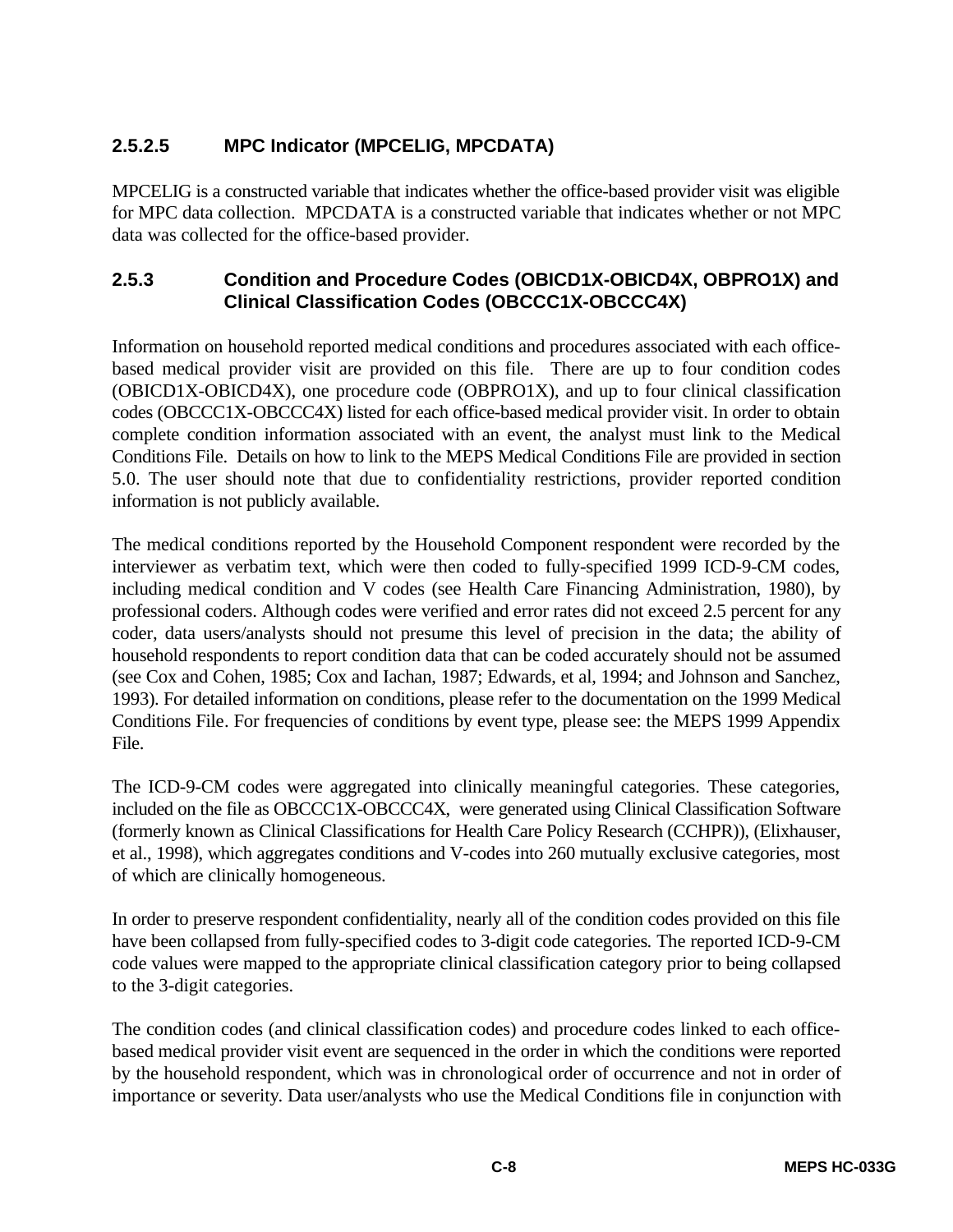this office-based medical provider visit file should note that the order of conditions on this file is not identical to that on the 1999 Medical Conditions file.

### **2.5.4 Flat Fee Variables (FFOBTYPE, FFBEF99, FFTOT99)**

### **2.5.4.1 Definition of Flat Fee Payments**

A flat fee is the fixed dollar amount a person is charged for a package of services provided during a defined period of time. Examples would be an obstetrician's fee covering a normal delivery, as well as pre- and post-natal care. A flat fee group is the set of medical services (i.e., events) that are covered under the same flat fee payment situation. The flat fee groups represented on the officebased provider file, includes flat fee groups where at least one of the health care events, as reported by the HC respondent, occurred during 1999. By definition, a flat fee group can span multiple years and/or event types (e.g., outpatient department visit, physician office visit). Furthermore a single person can have multiple flat fee groups.

There are four variables on the office-based provider file that describe a flat fee payment situation and the number of medical events that are part of a flat fee group.

### **2.5.4.2 Flat Fee Variable Descriptions**

### **Flat Fee ID (FFEEIDX)**

As noted earlier in the Section 2.5.1.2 "Record Identifiers," for a person, the variable FFEEIDX can be used to uniquely identify all events that are part of the same flat fee group. It can identify such events from all of the1999 MEPS event files (excluding the prescribed medicine file) because FFEEIDX is the same value on all of the MEPS event files. For the office-based medical provider events that are not part of a flat fee payment situation, the flat fee variables described below are all set to –1 INAPPLICABLE.

### **Flat Fee Type (FFOBTYPE)**

FFOBTYPE indicates whether the 1999 office-based medical provider event is the "stem" or "leaf" of a flat fee group. A stem (records with FFOBTYPE  $= 1$ ) is the initial medical service (event) which is followed by other medical events that are covered under the same flat fee payment. The leaves of the flat fee group (records with  $FFOBTYPE = 2$ ) are those medical events that are tied back to the initial medical event (the stem) in the flat fee group. These "leaf" records have their expenditure variables set to zero.

### **Counts of Flat Fee Events that Cross Years (FFBEF99 - FFTOT99)**

As described in Section 2.5.4.1, a flat fee payment situation covers multiple events and the multiple events could span multiple years. For situations where a 1999 office-based medical provider visit is part of a group of events, and some of the events occurred before 1999, counts of the known events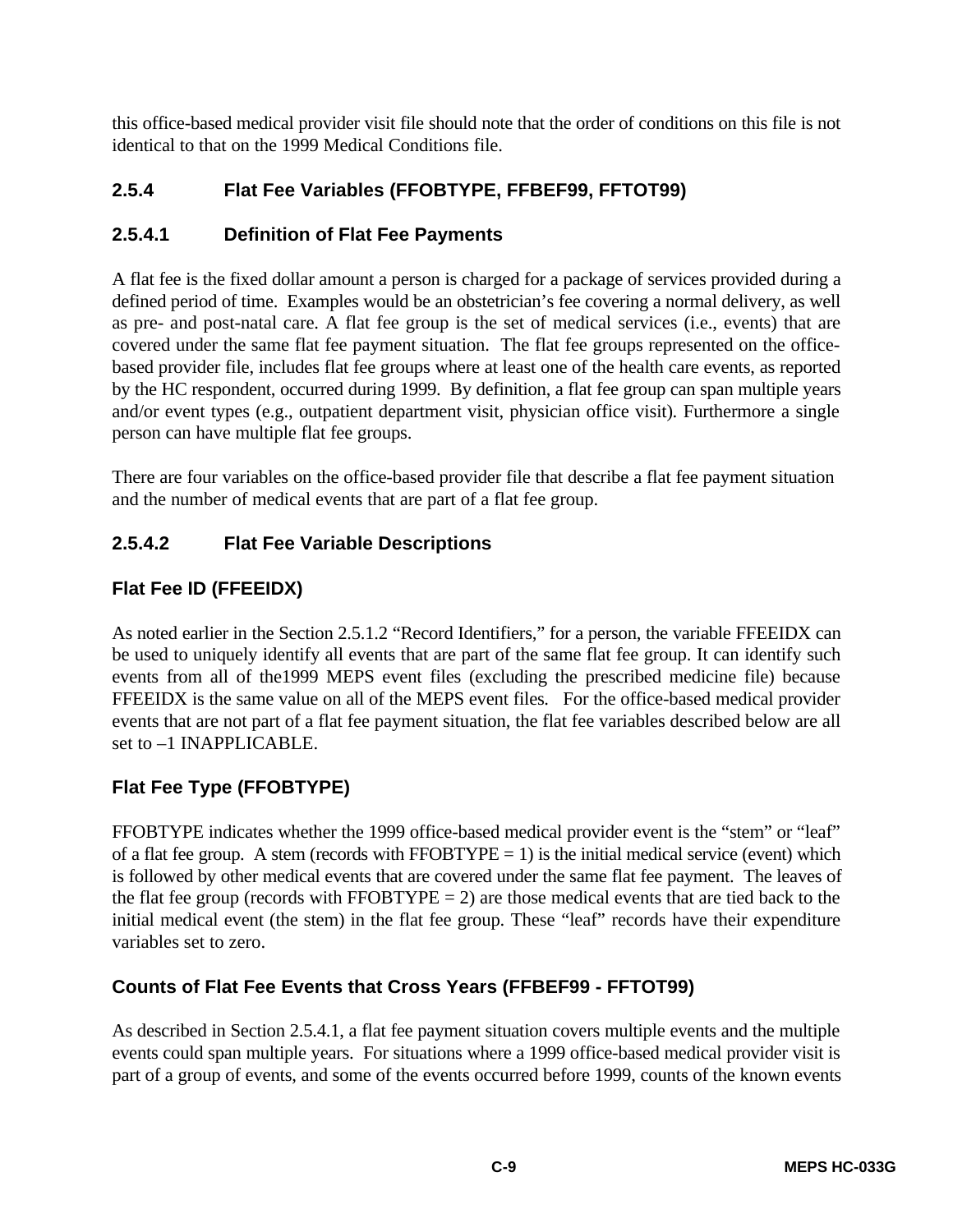are provided on the office-based medical provider event file record. Indicator variables are provided if some of the events occurred before or after 1999. These variables are:

FFBEF99 -- total number of pre-1999 events in the same flat fee group as the 1999 office-based medical provider event. This count would not include 1999 office-based medical provider visit.

FFTOT00 -- indicates whether or not there are 2000 medical events in the same flat fee group as the 1999 office-based medical provider event record.

### **2.5.4.3 Caveats of Flat Fee Groups**

Data users/analysts should note that flat fee payment situations are common on the office-based medical provider file. There are 2,534 office-based medical provider events that are identified as being part of a flat fee payment group. In order to correctly identify all events that are part of a flat fee group, the user should link all MEPS events, except the prescribed medicine file, using the variable FFEEIDX.

In general, every flat fee group should have an initial visit (stem) and at least one subsequent visit (leaf). There are some situations where this is not true. For some of these flat fee groups, the initial visit reported occurred in 1999, but the remaining visits that were part of this flat fee group occurred in 2000. In this case, the 1999 flat fee group represented on this file would consist of one event (the stem). The 2000 "leaf" events that are part of this flat fee group are not represented on this file. Similarly, the household respondent may have reported a flat fee group where the initial visit began in 1998 but subsequent visits occurred during 1999. In this case, the initial visit would not be represented on the file. This 1999 flat fee group would then only consist of one or more leaf records and no stem. Another reason for which a flat fee group would not have a stem and a leaf record is that the stems or leaves could have been reported as different event types. In a small number of cases, there are flat fee groups that span various event types (e.g. office-based medical provider visit). The stem may have been reported as one event type (e.g. outpatient department visit) and the leaves may have been reported as another event type (e.g. office-based medical provider visit).

### **2.5.5 Expenditure Data**

### **2.5.5.1 Definition of Expenditures**

Expenditures on this file refer to what is paid for health care services. More specifically, expenditures in MEPS are defined as the sum of payments for care received, including out of pocket payments and payments made by private insurance, Medicaid, Medicare and other sources. The definition of expenditures used in MEPS differs slightly from its predecessors: the 1987 NMES and 1977 NMCES surveys where "charges" rather than sum of payments were used to measure expenditures. This change was adopted because charges became a less appropriate proxy for medical expenditures during the 1990's due to the increasingly common practice of discounting. Although measuring expenditures as the sum of payments incorporates discounts in the MEPS expenditure estimates, the estimates do not incorporate any payment not directly tied to specific medical care visits, such as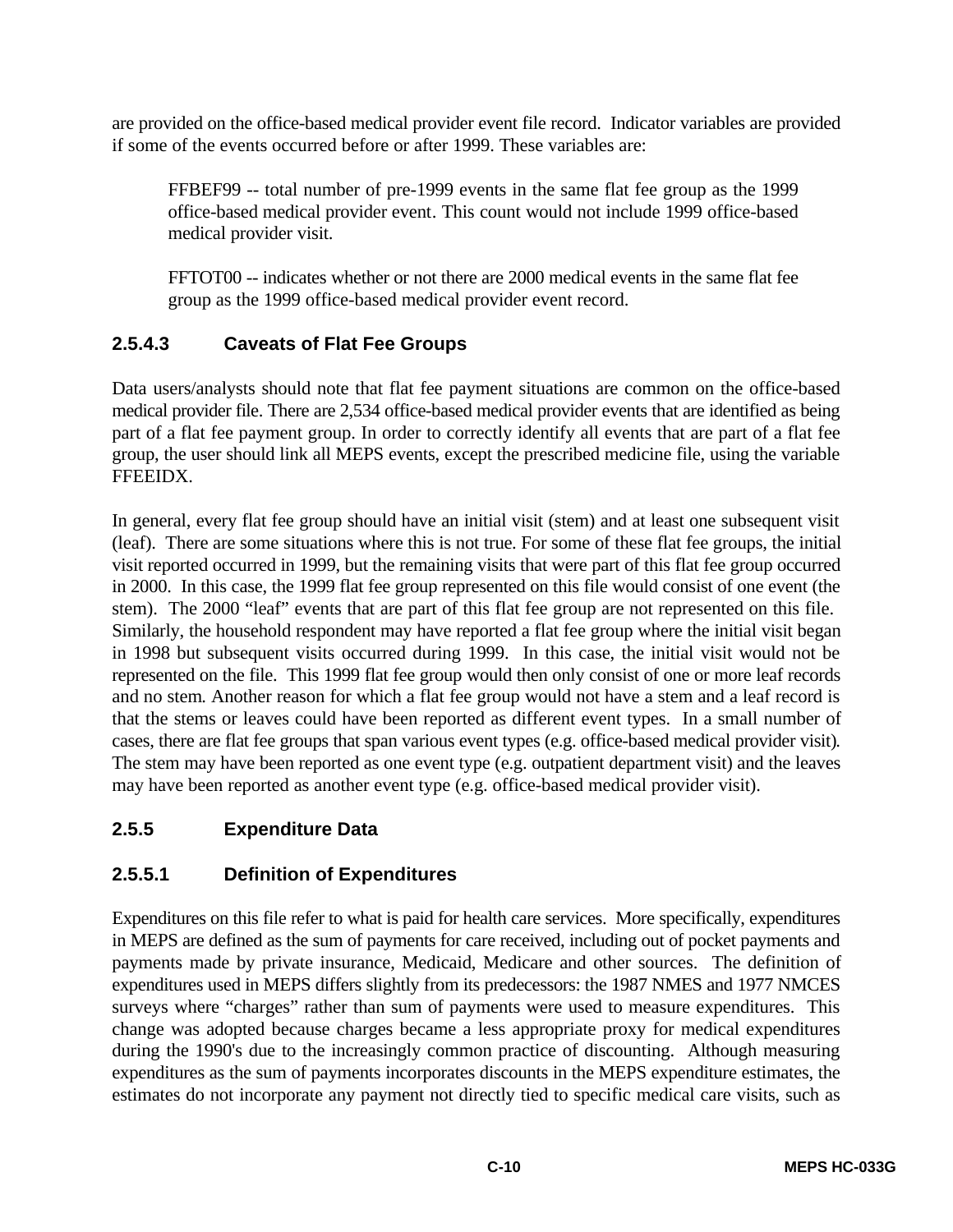bonuses or retrospective payment adjustments paid by third party payers. Another general change from the two prior surveys is that charges associated with uncollected liability, bad debt, and charitable care (unless provided by a public clinic or hospital) are not counted as expenditures because there are no payments associated with those classifications. While charge data are provided on this file, data users/analysts should use caution when working with this data because a charge does not typically represent actual dollars exchanged for services or the resource costs of those services, nor are they directly comparable to the resource costs of those services, nor are they directly comparable to the expenditures defined in the 1987 NMES (for details on expenditure definitions see Monheit et al, 1999). AHRQ has developed factors to apply to the 1987 NMES expenditure data to facilitate longitudinal analysis. These factors can be assessed via CCFS data center. For more information see the data center section of the MEPS web site <http://www.meps.ahrq.gov>.

### **2.5.5.2 Imputation and Data Editing Methodologies of Expenditure Variables**

The expenditure data included on this file were derived from both the MEPS HC and MPC. The MPC contacted medical providers identified by household respondents. The charge and payment data from medical providers was used in the expenditure imputation process to supplement missing household data. For all office-based medical provider visits, MPC data were used if complete; otherwise HC data were used if complete. Missing data for office-based medical provider visits where HC data were not complete and MPC data were not collected or complete were derived through the imputation process. Specific methodologies for editing and imputing office-based provider expenditures follows.

### **2.5.5.2.1 General Data Editing Methodology**

Logical edits were used to resolve internal inconsistencies and other problems in the HC and MPC survey-reported data. The edits were designed to preserve partial payment data from households and providers, and to identify actual and potential sources of payment for each household-reported event. In general, these edits accounted for outliers, co-payments or charges reported as total payments, and reimbursed amounts that were reported as out of pocket payments. In addition, edits were implemented to correct for mis-classifications between Medicare and Medicaid and between Medicare HMOs and private HMOs as payment sources. These edits produced a complete vector of expenditures for some events, and provided the starting point for imputing missing expenditures in the remaining events.

### **2.5.5.2.2 General Hot-Deck Imputation**

A weighted sequential hot-deck procedure was used to impute for missing expenditures as well as total charge. The procedure uses survey data from respondents to replace missing data, while taking into account the respondents' weighted distribution in the imputation process. Classification variables vary by event type in the hot-deck imputations, but total charge and insurance coverage are key variables in all of the imputations. Separate imputations were performed for nine categories of medical provider care: inpatient hospital stays; outpatient hospital department visits; emergency room visits; visits to physicians; visits to non-physician providers; dental services; home health care by certified providers; home health care by paid independents; and other medical expenses. After the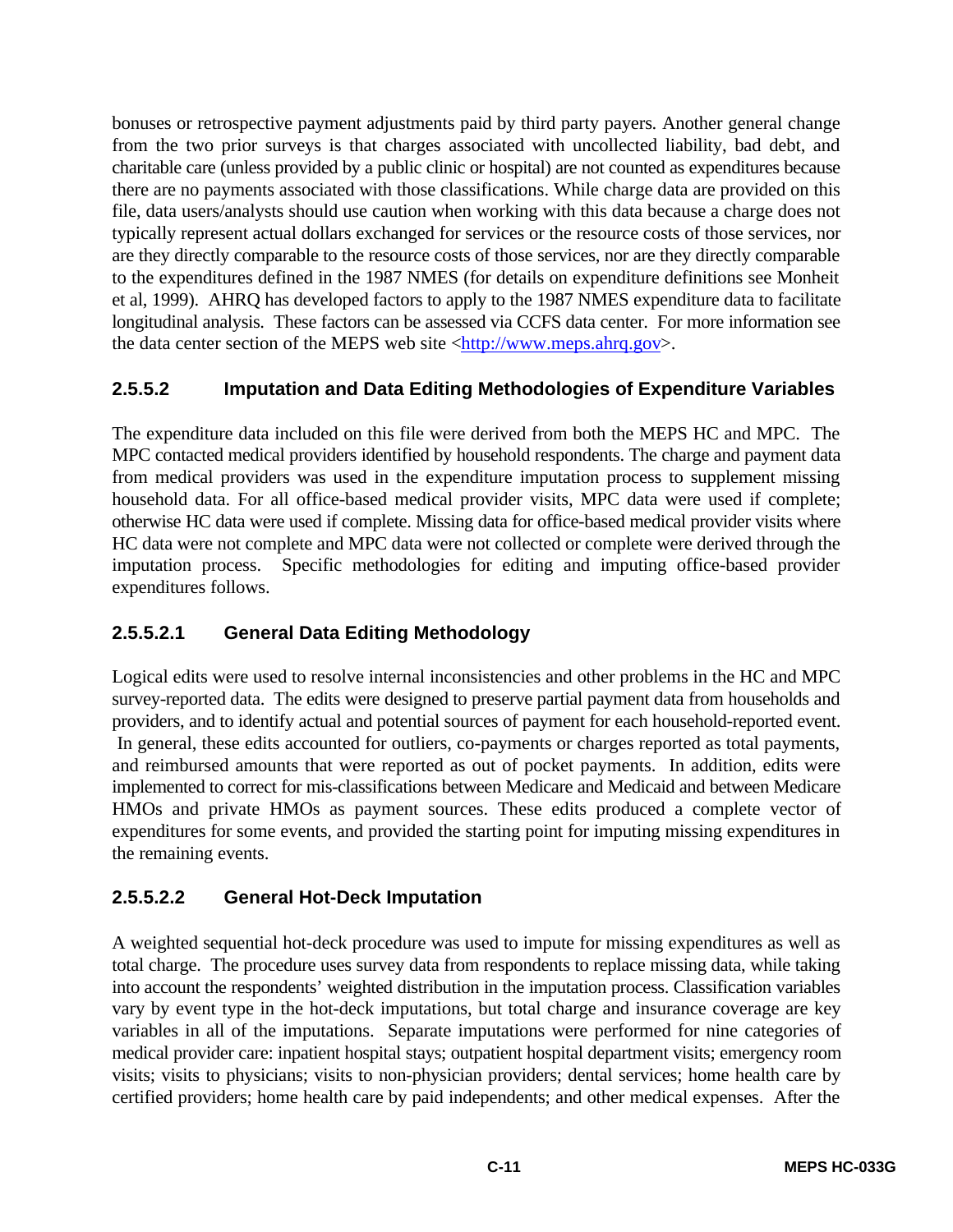imputations were finished, visits to physician and non-physician providers were combined into a single medical provider file. The two categories of home care also were combined into a single home health file.

### **2.5.5.3 Capitation Imputation**

The imputation process was also used to make expenditure estimates at the event level for events that were paid on a capitated basis. The capitation imputation procedure was designed as a reasonable approach to complete event level expenditures for respondents in managed care plans. The procedure was conducted in two stages. First, HMO events reported in the MPC as covered by capitated arrangements were imputed using similar MPC HMO events that were paid on a fee-for-service basis, with total charge as a key variable. Then, this completed set of MPC events was used as the donor pool for unmatched household-reported events for sample persons in HMOs. By using this strategy, capitated HMO events were imputed as if the provider were reimbursed from the HMO on a discounted fee-for-service basis.

### **2.5.5.4 Imputation Flag Variable (IMPFLAG)**

Unlike prior data releases, only one imputation flag was created for 1999 event files. This variable, IMPFLAG, is a six-category variable that indicates if the event contains complete Household Component (HHC) or Medical Provider Component (MPC) data, was fully or partially imputed, or was imputed in the capitated imputation process. Following is how the new imputation flag is coded; the categories are mutually exclusive.

IMPFLAG= 0 (not eligible for imputation) IMPFLAG=1 (complete HC data) IMPFLAG=2 (complete MPC data) IMPFLAG=3 (fully imputed) IMPFLAG=4 (partially imputed) IMPFLAG=5 (capitation imputation)

### **2.5.5.5 Flat Fee Expenditures**

The approach used to count expenditures for flat fees was to place the expenditure on the first visit of the flat fee group. The remaining visits have zero payments. Thus, if the first visit in the flat fee group occurred prior to 1999, all of the events that occurred in 1999 will have zero payments. Conversely, if the first event in the flat fee group occurred at the end of 1999, the total expenditure for the entire flat fee group will be on that event, regardless of the number of events it covered after 1999.

### **2.5.5.6 Zero Expenditures**

There are some medical events reported by respondents where the payments were zero. This could occur for several reasons including (1) free care was provided, (2) bad debt was incurred, (3) care was covered under a flat fee arrangement beginning in an earlier year, or (4) follow-up visits were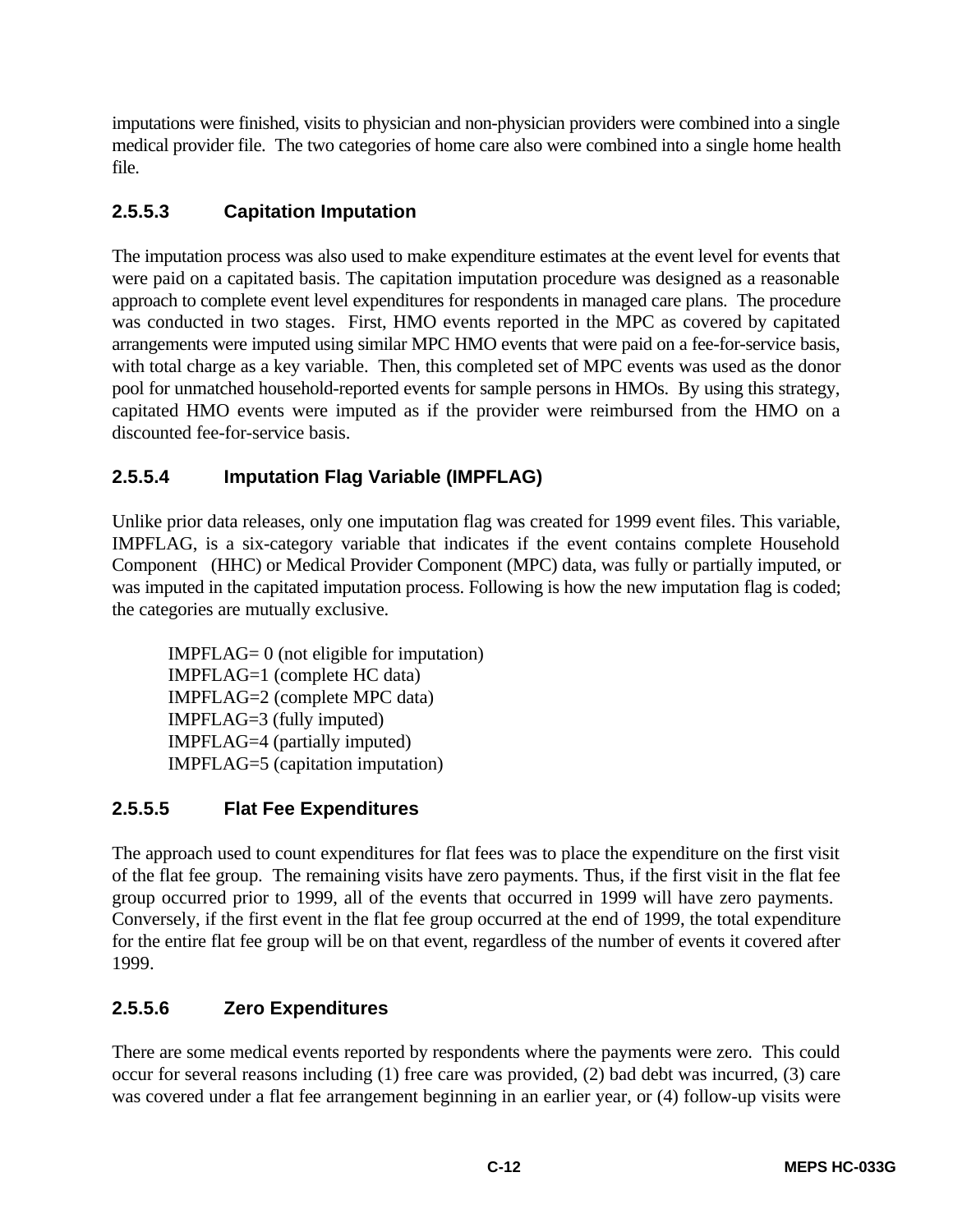provided without a separate charge (e.g. after a surgical procedure). If all of the medical events for a person fell into one of these categories, then the total annual expenditures for that person would be zero.

### **2.5.5.7 Discount Adjustment Factor**

An adjustment was also applied to some HC reported expenditure data because an evaluation of matched HC/MPC data showed that respondents who reported that charges and payments were equal were often unaware that insurance payments for the care had been based on a discounted charge. To compensate for this systematic reporting error, a weighted sequential hot-deck imputation procedure was implemented to determine an adjustment factor for HC reported insurance payments when charges and payments were reported to be equal. As for the other imputations, selected predictor variables were used to form groups of donor and recipient events for the imputation process.

### **2.5.5.8 Sources of Payment**

In addition to total expenditures, variables are provided which itemize expenditures according to major source of payment categories. These categories are:

- 1) Out of pocket by user or family
- 2) Medicare
- 3) Medicaid
- 4) Private Insurance
- 5) Veteran's Administration, excluding CHAMPVA
- 6) CHAMPUS or CHAMPVA
- 7) Other Federal sources includes Indian Health Service, Military Treatment Facilities, and other care by the Federal government
- 8) Other State and Local Source includes community and neighborhood clinics, State and local health departments, and State programs other than Medicaid.
- 9) Worker's Compensation
- 10) Other Unclassified Sources includes sources such as automobile, homeowner's, liability, and other miscellaneous or unknown sources.

Two additional sources of payment variables were created to classify payments for events with apparent inconsistencies between insurance coverage and sources of payment based on data collected in the survey. These variables include:

- 11)Other Private any type of private insurance payments reported for persons not reported to have any private health insurance coverage during the year as defined in MEPS; and
- 12) Other Public Medicaid payments reported for persons who were not reported to be enrolled in the Medicaid program at any time during the year.

Though relatively small in magnitude, data users/analysts should exercise caution when interpreting the expenditures associated with these two additional sources of payment. While these payments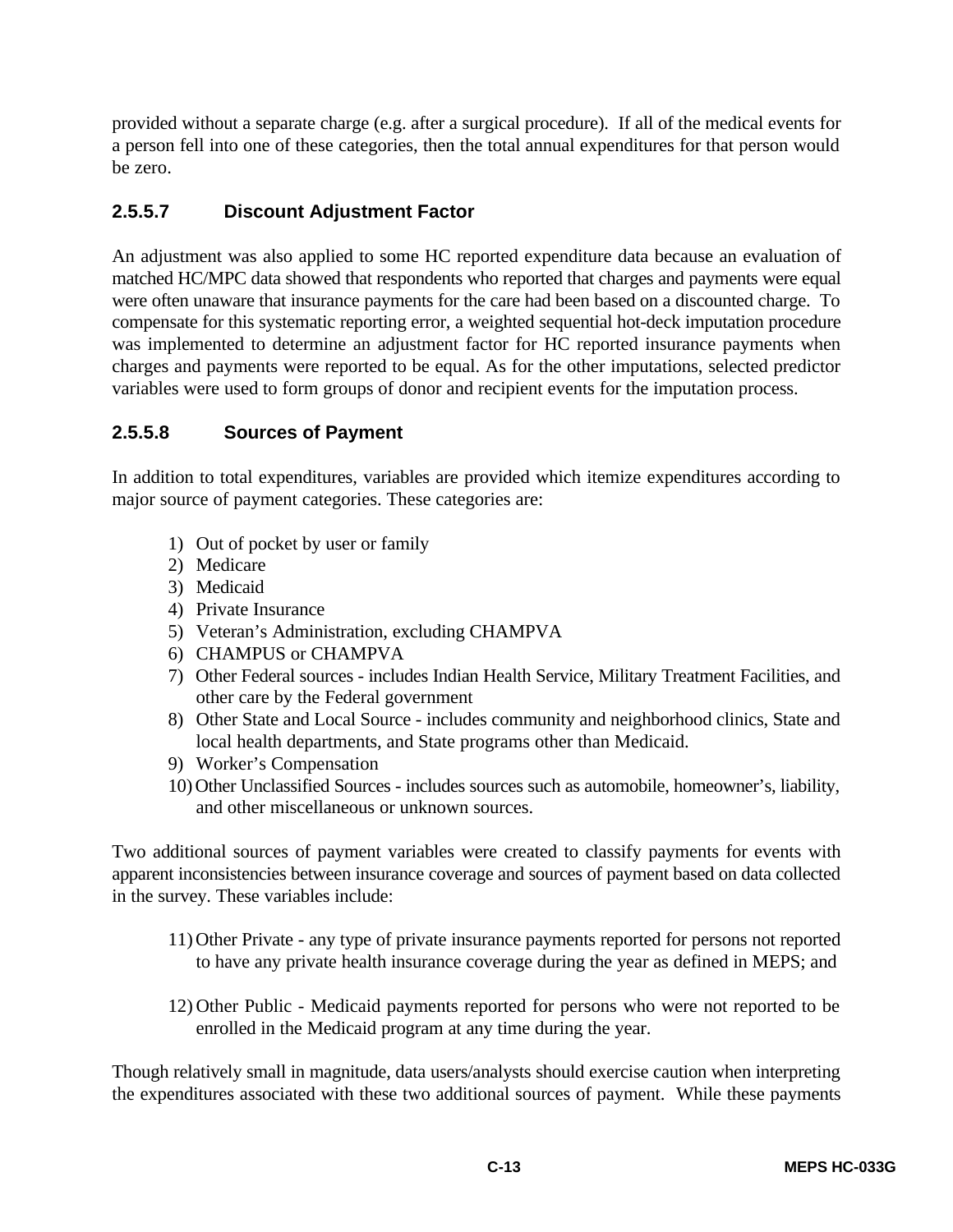stem from apparent inconsistent responses to health insurance and source of payment questions in the survey, some of these inconsistencies may have logical explanations. For example, private insurance coverage in MEPS is defined as having a major medical plan covering hospital and physician services. If a MEPS sampled person did not have such coverage but had a single service type insurance plan (e.g. dental insurance) that paid for a particular episode of care, those payments may be classified as "other private". Some of the "other public" payments may stem from confusion between Medicaid and other state and local programs or may be persons who were not enrolled in Medicaid, but were presumed eligible by a provider who ultimately received payments from the program.

### **2.5.5.9 Office- Based Expenditure Variables (OBSF99X - OBXP99X)**

There are 13 expenditure variables included on this event file. All of these expenditures have gone through an editing and imputation process and have been rounded to the second decimal place. There is a sum of payments variable (OBXP99X) which for each office-based medical provider visit sums all the expenditures from the various source of payment. The 12 sources of payment expenditure variables for each office-based medical provider visit are the following: amount paid by self or family (OBSF99X), amount paid by Medicare (OBMR99X), amount paid by Medicaid (OBMD99X), amount paid by private insurance (OBPV99X), amount paid by Veterans Administration (OBVA99X), amount paid by CHAMPUS/CHAMPVA (OBCH99X), amount paid other federal sources (OBOF99X), amount paid by state and local (non-federal) government sources (OBSL99X), amount paid by Worker's Compensation (OBWC99X), and amount paid by some other source of insurance (OBOT99X). As mentioned previously, there are two additional expenditure variables called OBOR99X and OBOU99X (other private and other public, respectively). These two expenditure variables were created to maintain consistency between what the household reported as their private and public insurance status for hospitalization and physician coverage.

### **2.5.5.10 Rounding**

Expenditure variables have been rounded to the nearest penny. Person-level expenditure information released on the MEPS 1999 Person Level Expenditure file will be rounded to the nearest dollar. It should be noted that using the MEPS event files to create person-level totals will yield slightly different totals than that those found on person level expenditure file. These differences are due to rounding only. Moreover, in some instances, the number of persons having expenditures on the event files for a particular source of payment may differ from the number of persons with expenditures on the person-level expenditure file for that source of payment. This difference is also an artifact of rounding only. Please see the 1999 Appendix File for details on such rounding differences.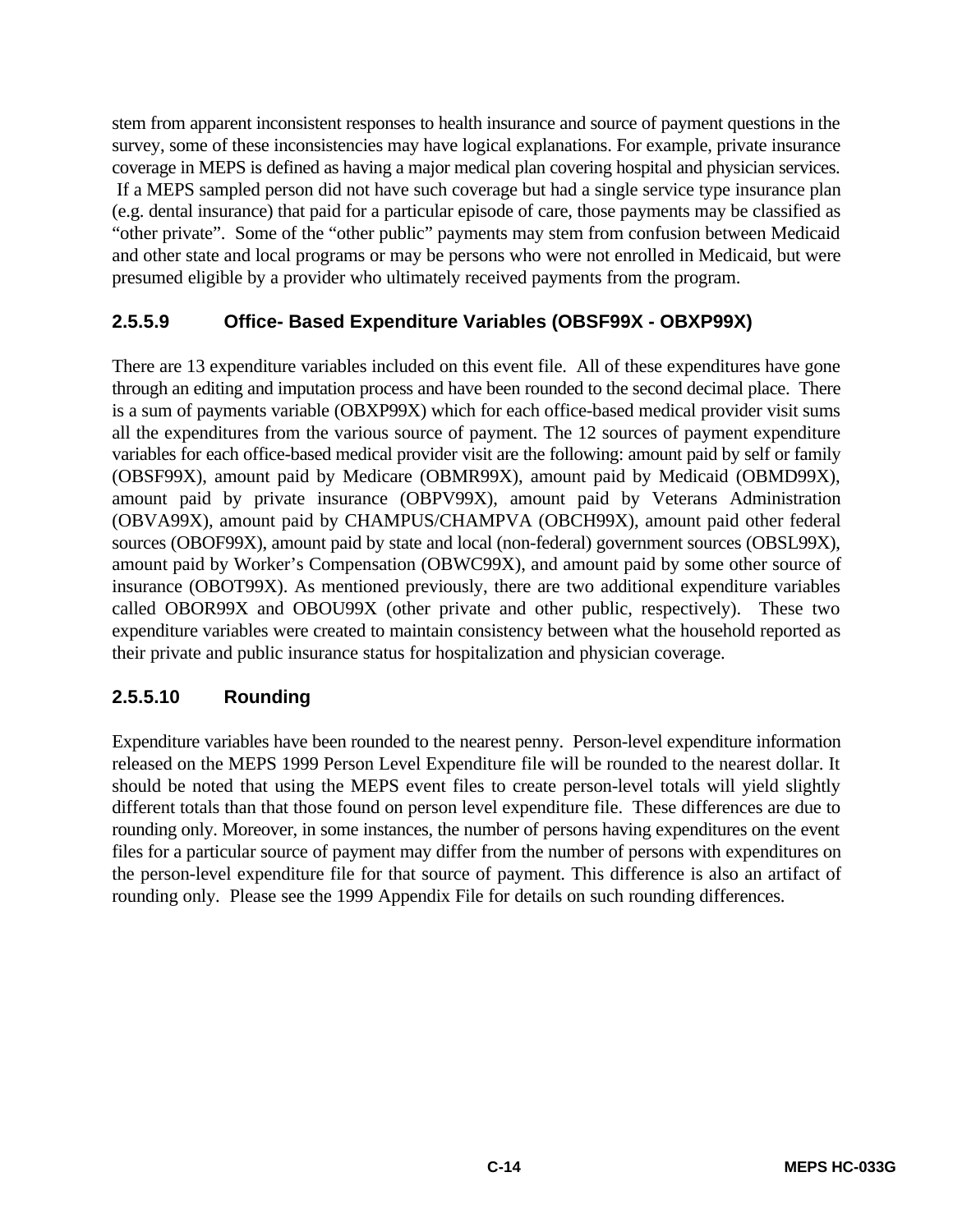### **3.0 Sample Weight (PERWT99F)**

### **3.1 Overview**

There is a single full year person-level weight (PERWT99F) assigned to each record for each key, in-scope person who responded to MEPS for the full period of time that he or she was in-scope during 1999. A key person either was a member of an NHIS household at the time of the NHIS interview, or became a member of such a household after being out-of-scope at the time of the NHIS (examples of the latter situation include newborns and persons returning from military service, an institution, or living outside the United States). A person is in-scope whenever he or she is a member of the civilian noninstitutionalized portion of the U.S. population.

### **3.2 Details on Person Weights Construction**

The person-level weight PERWT99F was developed in three stages. A person level weight for Panel 4 was created, including both an adjustment for nonresponse over time and poststratification, controlling to Current Population Survey (CPS) population estimates based on five variables. Variables used in the establishment of person-level poststratification control figures included: census region (Northeast, Midwest, South, West); MSA status (MSA, non-MSA); race/ethnicity (Hispanic, black but non-Hispanic, and other); sex; and age. Then a person level weight for Panel 3 was created, again including an adjustment for nonresponse over time and poststratification, again controlling to CPS population estimates based on the same five variables. When poverty status information derived from income variables became available, a 1999 composite weight was formed from the Panel 3 and Panel 4 weights by multiplying the Panel weights by .5. Then a final poststratification was done on this composite weight variable, including poverty status (below poverty, from 100 to 125 percent of poverty, from 125 to 200 percent of poverty, from 200 to 400 percent of poverty, at least 400 percent of poverty) as well as the original five poststratification variables in the establishment of control totals.

### **3.2.1 MEPS Panel 3 Weight**

The person level weight for MEPS Panel 3 was developed using the 1998 full year weight for an individual as a "base" weight for survey participants present in 1998. For key, in-scope respondents who joined a RU some time in 1999 after being out of scope in 1998, the 1998 family weight associated with the family the person joined served as a "base" weight. The weighting process included an adjustment for nonresponse over Rounds 4 and 5 as well as poststratification to population control figures for December 1999. These control figures were derived by scaling back the population totals obtained from the March 1999 CPS to reflect the December, 1999 CPS estimated population distribution across age and sex categories as of December, 1999. Variables used in the establishment of person level poststratification control figures included: census region (Northeast, Midwest, South, West); MSA status (MSA, non-MSA); race/ethnicity (Hispanic, black but non-Hispanic, and other); sex, and age. Overall, the weighted population estimate for the civilian, noninstitutionalized population on December 31, 1999 is 273,003,778. Key, responding persons not in-scope on December 31, 1999 but in-scope earlier in the year retained, as their final Panel 3 weight, the weight after the nonresponse adjustment.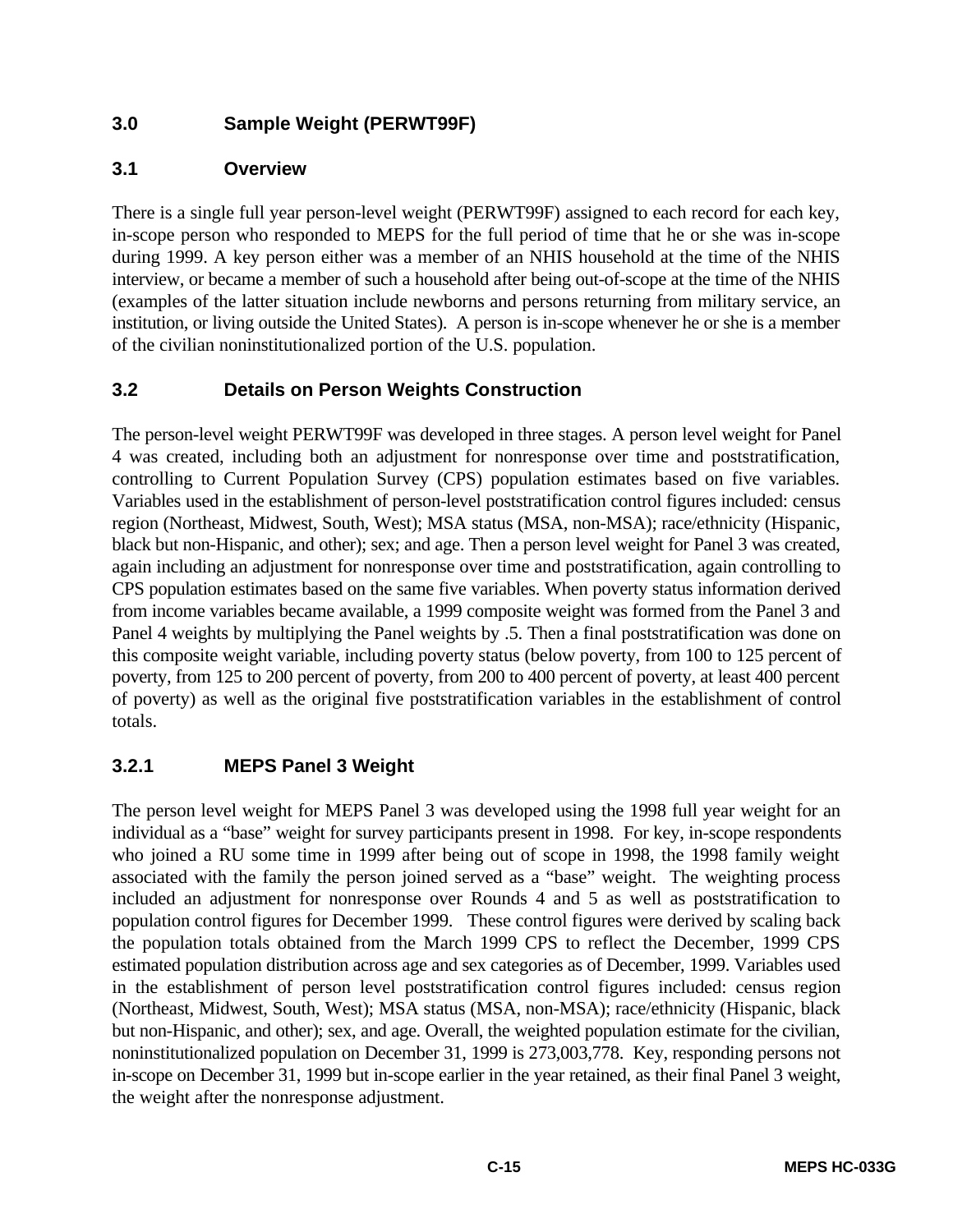### **3.2.2 MEPS Panel 4 Weight**

The person level weight for MEPS Panel 4 was developed using the MEPS Round 1 person-level weight as a 'base" weight. For key, in-scope respondents who joined a RU after Round 1, the Round 1 family weight served as a "base" weight. The weighting process included an adjustment for nonresponse over Round 2 and the 1999 portion of Round 3 as well as poststratification to the same population control figures for December 1999 used for the MEPS Panel 3 weights. The same five variables employed for Panel 3 poststratification (census region, MSA status, race/ethnicity, sex, and age) were used for Panel 4 poststratification. Similarly, for Panel 4, key, responding persons not inscope on December 31, 1999 but in-scope earlier in the year retained, as their final Panel 4 weight, the weight after the nonresponse adjustment.

Note that the MEPS round 1 weights (for both panels with one exception as noted below) incorporated the following components: the original household probability of selection for the NHIS; ratio-adjustment to NHIS-based national population estimates at the household (occupied dwelling unit) level; adjustment for nonresponse at the dwelling unit level for Round 1; and poststratification to figures at the family and person level obtained from the March 1999 CPS data base.

### **3.2.3 The Final Weight for 1999**

Variables used in the establishment of person level poststratification control figures included: poverty status (below poverty, from 100 to 125 percent of poverty, from 125 to 200 percent of poverty, from 200 to 400 percent of poverty, at least 400 percent of poverty); census region (Northeast, Midwest, South, West); MSA status (MSA, non-MSA); race/ethnicity (Hispanic, black but non-Hispanic, and other); sex, and age. Overall, the weighted population estimate for the civilian, noninstitutionalized population for December 31, 1999 is 273,003,778 (PERWT99F>0 and INSC1231=1). The inclusion of key, in-scope persons who were not in-scope on December 31, 1999 brings the estimated total number of persons represented by the MEPS respondents over the course of the year up to 276,410,767 (PERWT99F>0). The weighting process included poststratification to population totals obtained from the 1996 MEPS Nursing Home Component for the number of individuals admitted to nursing homes. For the 1999 full year file an additional poststratification was done to population totals obtained from the 1998 Medicare Current Beneficiary Survey (MCBS) for the number of deaths among Medicare beneficiaries experienced in the 1999 MEPS.

### **3.2.4 Coverage**

The target population for MEPS in this file is the 1999 U.S. civilian, noninstitutionalized population. However, the MEPS sampled households are a subsample of the NHIS households interviewed in 1998 (Panel 3) and 1999 (Panel 4). New households created after the NHIS interviews for the respective Panels and consisting exclusively of persons who entered the target population after 1998 (Panel 3) or after 1999 (Panel 4) are not covered by MEPS. These would include families consisting solely of: immigrants; persons leaving the military; U.S. citizens returning from residence in another country; and persons leaving institutions. It should be noted that this set of uncovered persons constitutes only a tiny proportion of the MEPS target population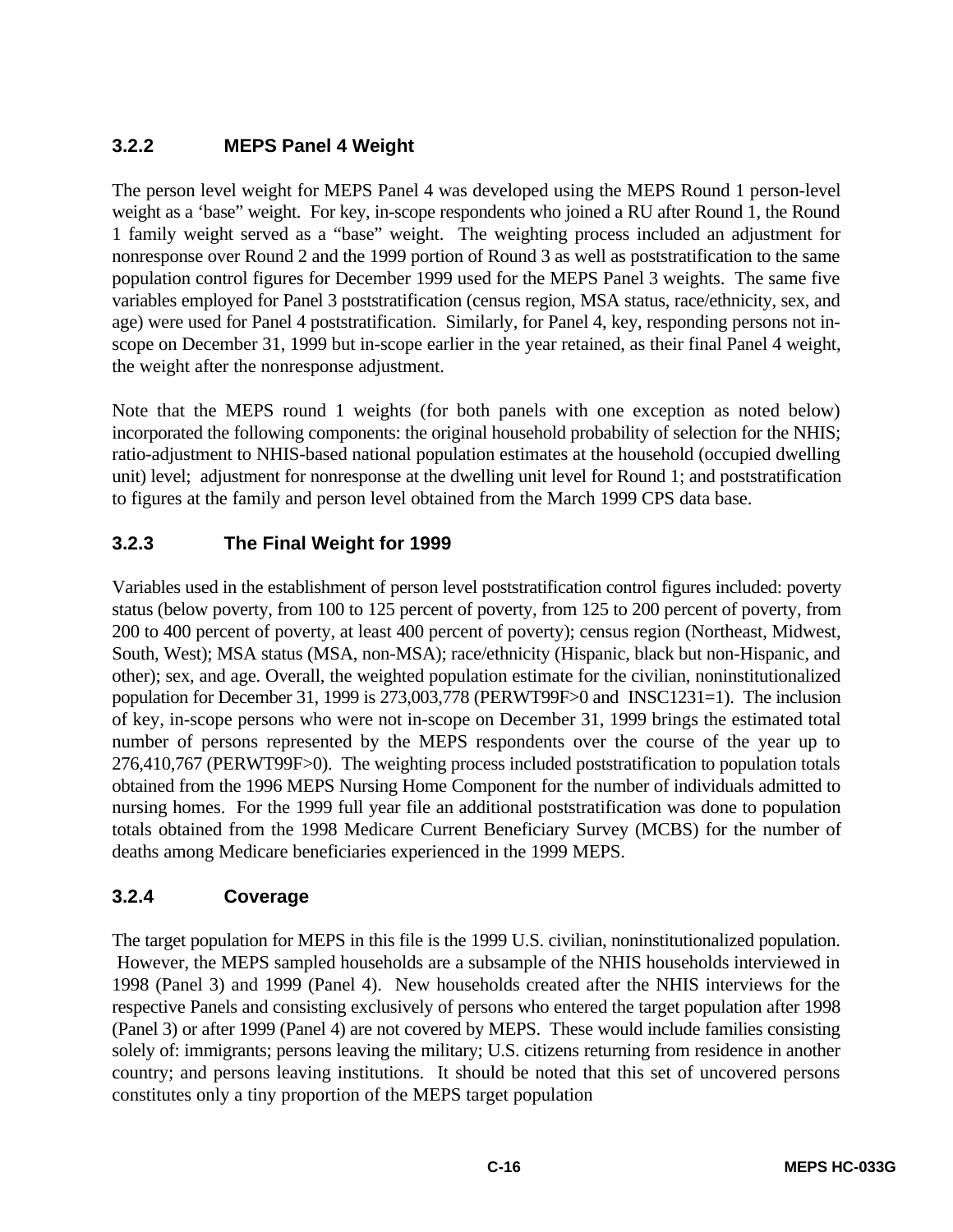### **4.0 Strategies for Estimation**

This file is constructed for efficient estimation of utilization, expenditure, and sources of payment for office-based medical provider visits and to allow for estimates of number of persons with office-based medical provider visits in 1999.

### **4.1 Variables with Missing Values**

It is essential that the analyst examine all variables for the presence of negative values used to represent missing values. For continuous or discrete variables, where means or totals may be taken, it may be necessary to set minus values to values appropriate to the analytic needs. That is, the analyst should either impute a value or set the value to one that will be interpreted as missing by the computing language used. For categorical and dichotomous variables, the analyst may want to consider whether to recode or impute a value for cases with negative values or whether to exclude or include such cases in the numerator and/or denominator when calculating proportions.

Methodologies used for the editing/imputation of expenditure variables (e.g. sources of payment, flat fee, and zero expenditures) are described in Section 2.5.5.

### **4.2 Basic Estimates of Utilization, Expenditure and Sources of Payment**

While the examples described below illustrate the use of event level data in constructing person level total expenditures, these estimates can also be derived from the person level expenditure file unless the characteristic of interest is event specific.

In order to produce national estimates related to office-based medical provider visits utilization, expenditure and sources of payment, the value in each record contributing to the estimates must be multiplied by the weight (PERWT99F) contained on that record.

### **Example 1**

For example, the total number of office-based medical provider visits, for the civilian noninstitutionalized population of the U.S. in 1999, is estimated as the sum of the weight (PERWT99F) across all office-based medical provider records. That is,

$$
S Wj = 1,237,896,836
$$
 (1)

### **Example 2**

Subsetting to records based on characteristics of interest expands the scope of potential estimates. For example, the estimate for the mean out-of-pocket payment per office-based medical provider visit (for those who had such expense greater than 0) should be calculated as the weighted mean of the office-based provider's bill paid by self/family. That is,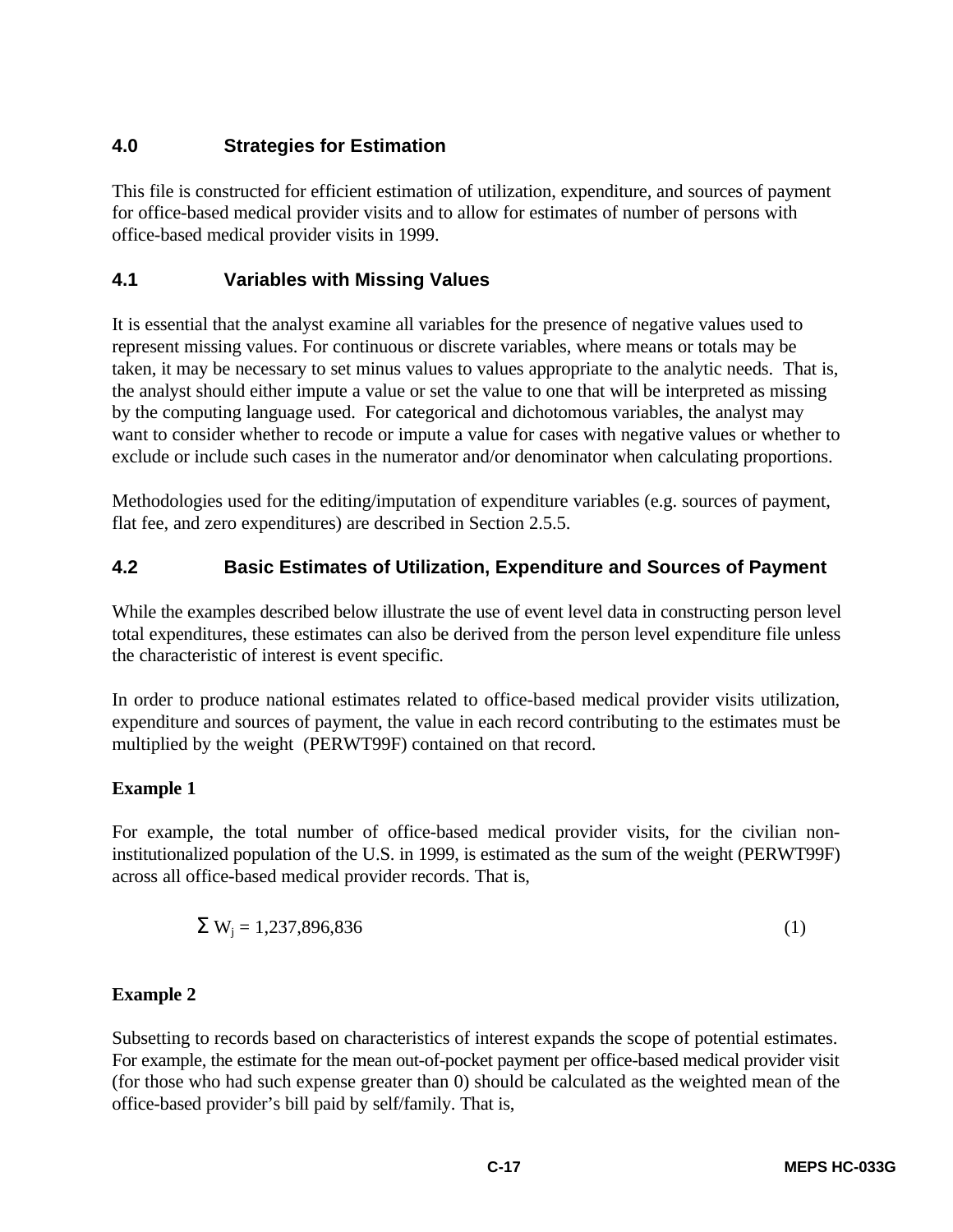$$
(\sum W_j X_j)/(\sum W_j) = $19.86
$$
 (2)

where

$$
\sum W_j = 1,152,705,261
$$
 and  $X_j = OBSF99X_j$ 

for all records with  $OBXP99X_i > 0$ 

This gives \$19.86 as the estimated mean amount of out-of-pocket payment of expenditures associated with office-based medical provider visits and 1,152,705,261 as an estimate of the total number of office-based medical provider visits with expenditure. Both of these estimates are for the civilian noninstitutionalized population of the U.S. in 1999.

#### **Example 3**

Another example would be to estimate the average proportion of total expenditures (where event expense is greater than 0) paid by private insurance for office-based medical provider visits. This should be calculated as the weighted mean of proportion of total expenditures paid by private insurance at the provider visit level. That is

$$
(\sum W_j Y_j)/(\sum W_j) = 0.4380
$$
\n<sup>(3)</sup>

where

 $\sum W_i = 1,152,705,261$  and  $Y_i = OBPV99X_i / OBXP99X_i$ 

for all office-based medical provider visits with  $OBXP99X_i > 0$ 

This gives 0.4380 as the estimated mean proportion of total expenditures paid by private insurance for office-based medical provider visits with expenditures for the civilian non-institutionalized population of the U.S. in 1999.

#### **4.3 Estimates of the Number of Persons with Office-Based Medical Provider Visits**

When calculating an estimate of the total number of persons with office-based medical provider visits, users can use a person-level or the current file. However, the current file must be used, when the measure of interest is defined at the event level. For example, to estimate the number of office-based medical provider visits in person and not by telephone, the current file must be used. This would be estimated as,

$$
\sum W_i X_i
$$
 across all unique persons i on this file (4)

where

 $W_i$  is the sampling weight (PERWT99F) for person i

and

 $X_i = 1$  if SEETLKPV<sub>i</sub> = 1 for any office-based medical provider visit of person i.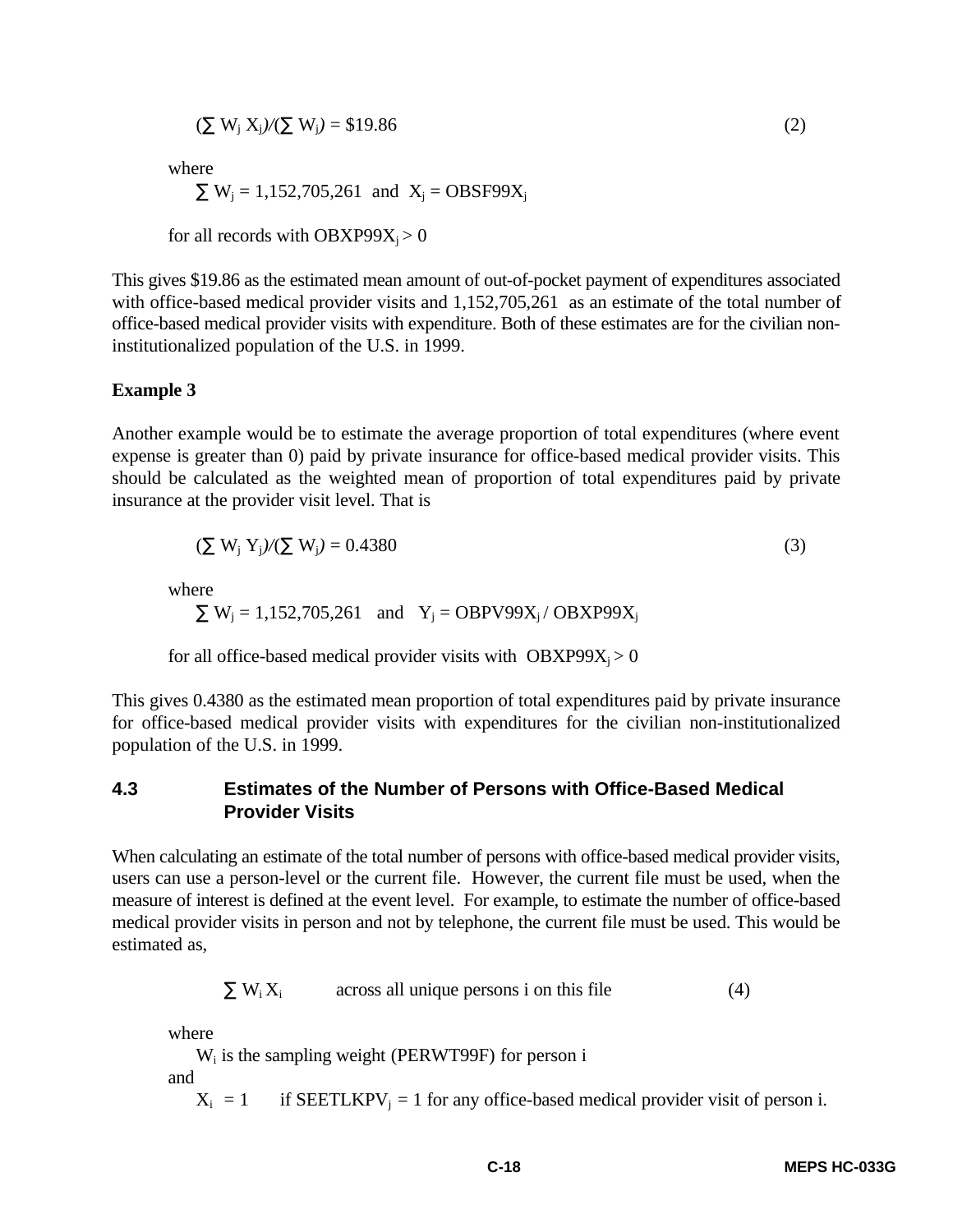$= 0$  otherwise

#### **4.4 Person-Based Ratio Estimates**

#### **4.4.1 Person-Based Ratio Estimates Relative to Persons with Office-Based Medical Provider Visits**

This file may be used to derive person-based ratio estimates. However, when calculating ratio estimates where the denominator is persons, care should be taken to properly define and estimate the unit of analysis up to person level. For example, the mean expense for persons with office-based medical provider visits is estimated as,

$$
(\sum W_i Z_i)/(\sum W_i)
$$
 across all unique persons i on this file (5)

where

 $W_i$  is the sampling weight (PERWT99F) for person i

and

 $Z_i = \sum \text{OBX}P99X_i$  across all office-based medical provider visits for person i.

#### **4.4.2 Person-Based Ratio Estimates Relative to the Entire Population**

If the ratio relates to the entire population, this file cannot be used to calculate the denominator, as only those persons with at least one office-based medical provider visit are represented on this data file. In this case a person level file, which has data for all sampled persons, must be used to estimate the total number of persons (i.e. those with visits and those without visits). For example, to estimate the proportion of civilian non-institutionalized population of the U.S. with at least one in person office-based medical provider visit, the numerator would be derived from data on the current file, and the denominator should be derived from data on the person level file. That is,

 $(\sum W_i Z_i)/(\sum W_i)$  across all unique persons i on the person level file (6)

where

 $W_i$  is the sampling weight (PERWT99F) for person i and

 $Z_i = 1$  if SEETLKPV<sub>i</sub> = 1 for any office-based medical provider visit of person i.  $= 0$  otherwise.

#### **4.5 Sampling Weights for Merging Previous Releases of MEPS Household Data with this Event File**

There have been several previous releases of MEPS Household Survey public use data. Unless a variable name common to several files is provided, the sampling weights contained on these data files are file-specific. The file-specific weights reflect minor adjustments to eligibility and response indicators due to birth, death, or institutionalization among respondents.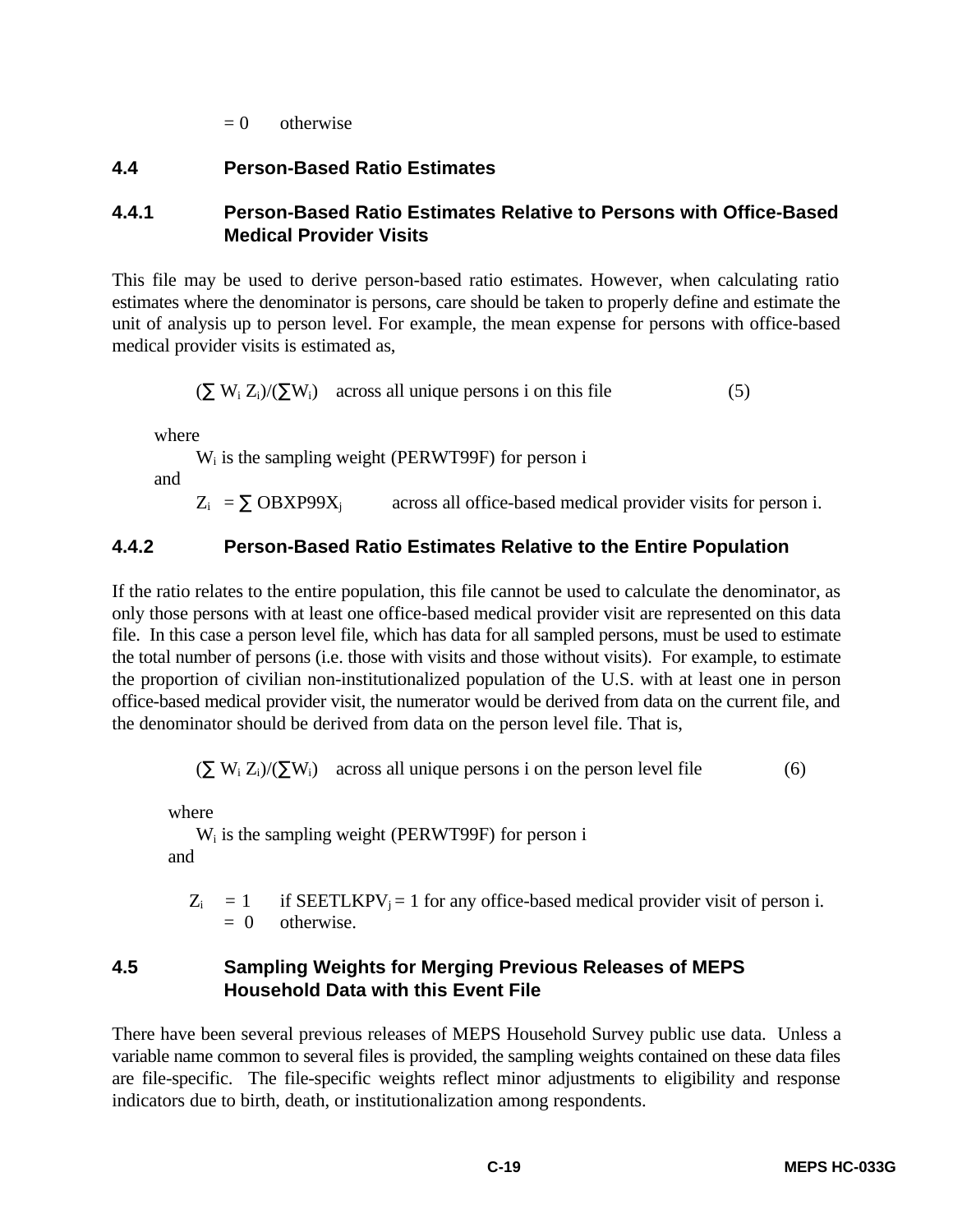For estimates from a MEPS data file that do not require merging with variables from other MEPS data files, the sampling weight(s) provided on that data file are the appropriate weight(s). When merging a MEPS Household data file to another, the major analytical variable (i.e. the dependent variable) determines the correct sampling weight to use.

### **4.6 Variance Estimation**

To obtain estimates of variability (such as the standard error of sample estimates or corresponding confidence intervals) for estimates based on MEPS survey data, one needs to take into account the complex sample design of MEPS. Various approaches can be used to develop such estimates of variance including use of the Taylor series or various replication methodologies. Replicate weights have not been developed for the MEPS 1999 data. Variables needed to implement a Taylor series estimation approach are provided in the file and are described in the paragraph below.

Using a Taylor Series approach, variance estimation strata and the variance estimation PSUs within these strata must be specified. The corresponding variables on the MEPS full year utilization database are VARSTR99 and VARPSU99, respectively. Specifying a "with replacement" design in a computer software package such as SUDAAN (Shah, 1996) should provide standard errors appropriate for assessing the variability of MEPS survey estimates. It should be noted that the number of degrees of freedom associated with estimates of variability indicated by such a package may not appropriately reflect the actual number available. For MEPS sample estimates for characteristics generally distributed throughout the country (and thus the sample PSUs), there are over 100 degrees of freedom associated with the corresponding estimates of variance. The following illustrates these concepts using two examples from section 4.2.

### **Examples 2 and 3 from Section 4.2**

Using a Taylor Series approach, specifying VARSTR99 and VARPSU99 as the variance estimation strata and PSUs (within these strata) respectively and specifying a Awith replacement@ design in a computer software package SUDAAN will yield standard error estimates of \$0.5767 and 0.0086 for the estimated mean of out-of-pocket payment and the estimated mean proportion of total expenditures paid by private insurance respectively.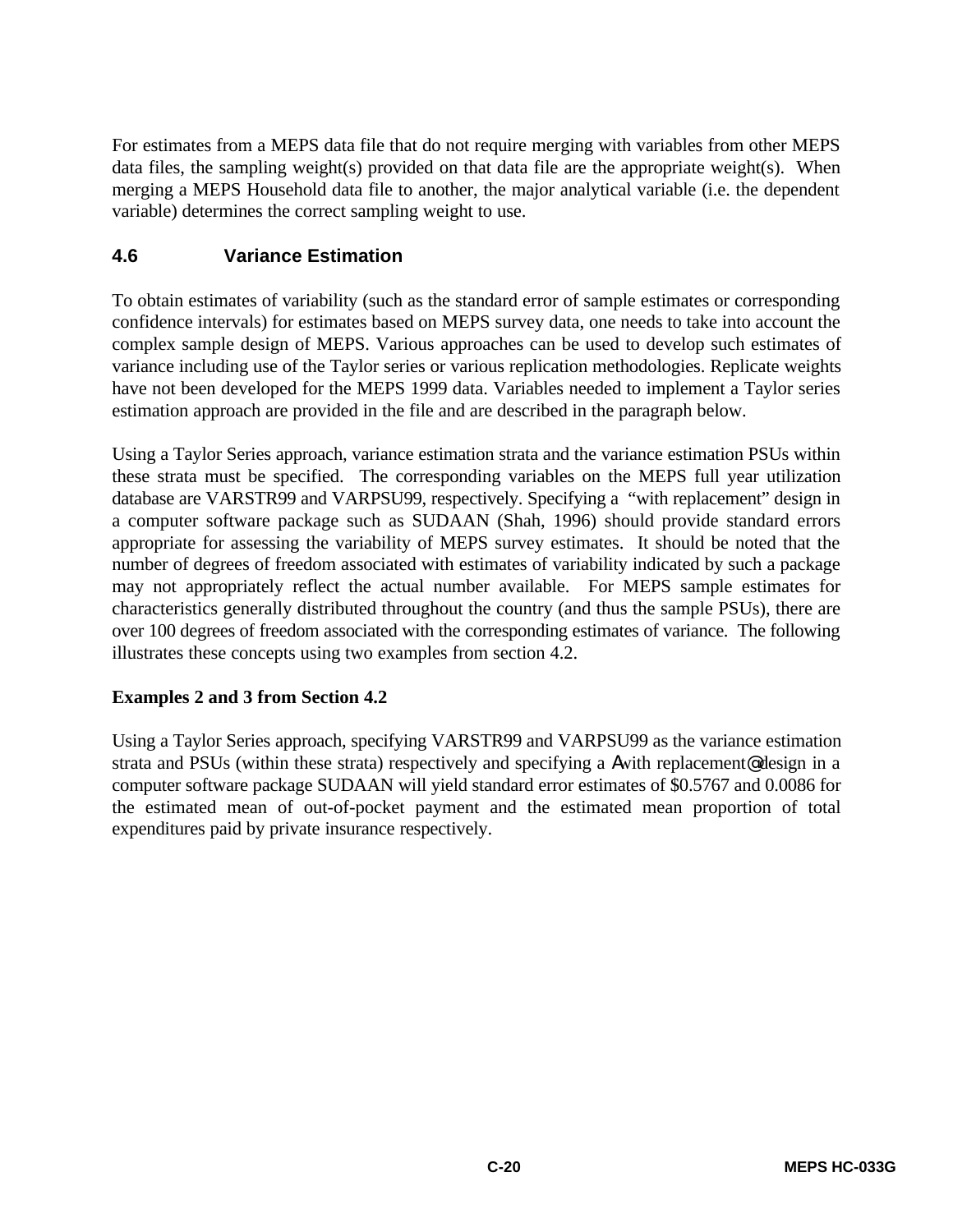#### **5.0 Merging/Linking MEPS Data Files**

Data from this office-based medical provider file can be used alone or in conjunction with other files. This section provides instructions for linking the office-based medical provider visits with other MEPS public use files, including the conditions file, the prescribed medicines file, and a person-level file.

#### **5.1 Linking a Person-Level File to the Office-Based Medical Provider Visit File**

Merging characteristics of interest from other MEPS files (e.g., 1999 Full Year Population Characteristics File) expands the scope of potential estimates. For example, to estimate the total number of office-based medical provider visits of persons with specific demographic characteristics (such as age, race, and sex), population characteristics from a person-level file need to be merged onto the office-based medical provider file. This procedure is illustrated below. The 1999 Appendix File provides examples of on how to merge MEPS other data files.

- 1) Create data set PERSX by sorting the 1999 Full Year Population Characteristics File, by the person identifier, DUPERSID. Keep only variables to be merged onto the officebased medical provider visit file and DUPERSID.
- 2) Create data set OBMP by sorting the office-based medical provider visit file by person identifier, DUPERSID.
- 3) Create final date set NEWOBMP by merging these two files by DUPERSID, keeping only records on the office-based medical provider visit file.

The following is an example of SAS code, which completes these steps:

PROC SORT DATA=1999 Full Year Population Characteristics file (KEEP=DUPERSID AGE SEX RACEX) OUT=PERSX; BY DUPERSID; RUN; PROC SORT DATA=OBMP; BY DUPERSID; RUN;

DATA NEWOBMP; MERGE OBMP (IN=A) PERSX(IN=B); BY DUPERSID; IF A; RUN;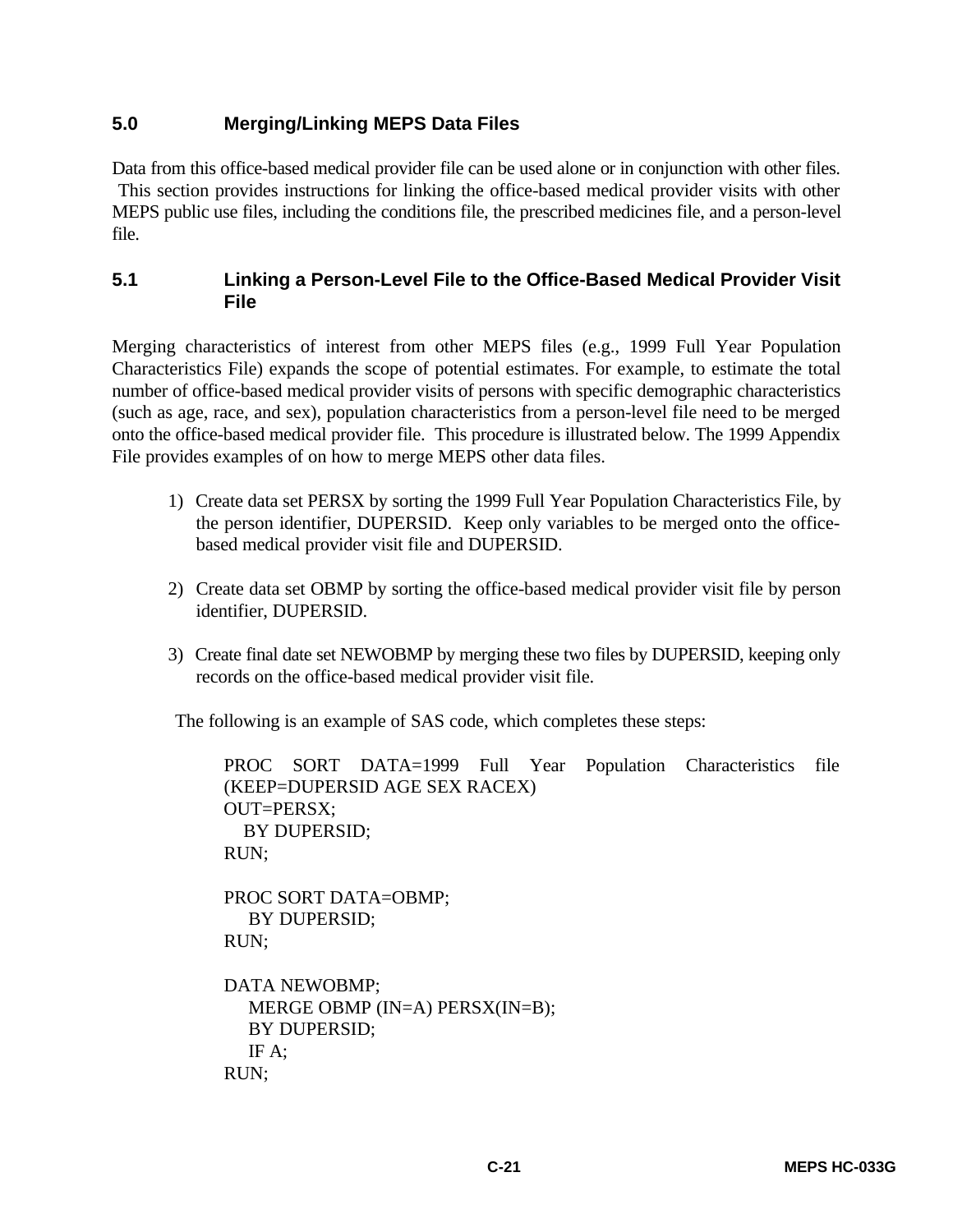### **5.2 Linking the Office-Based Medical Provider Visit file to the MEPS 1999 Medical Conditions File and/or the MEPS 1999 Prescribed Medicines File**

Due to survey design issues, there are limitations/caveats that data users/analyst must keep in mind when linking the different files. This limitations/caveats are listed below. For detailed linking examples, including SAS code, data users/analyst should refer to the 1999 Appendix File.

#### **5.3 Limitations/Caveats of RXLK (the Prescribed Medicine Link File)**

The RXLK file provides a link from the prescribed medicine records to the other event files. When using RXLK, data users/analysts should keep in mind that one office-based medical visit can link to more than one prescribed medicine record. Conversely, a prescribed medicine event may link to more than one office-based medical visits or different types of events. When this occurs, it is up to the analyst to determine how the prescribed medicine expenditures should be allocated among those medical events.

### **5.4 Limitations/Caveats of CLNK (the Medical Conditions Link File)**

The CLNK provides a link from MEPS event files to the Medical Conditions File. When using the CLNK, data users/analysts should keep in mind that (1) conditions are self-reported and (2) there may be multiple conditions associated with a office-based medical provider visit. Users should also note that not all office-based medical provider visits link to the condition file.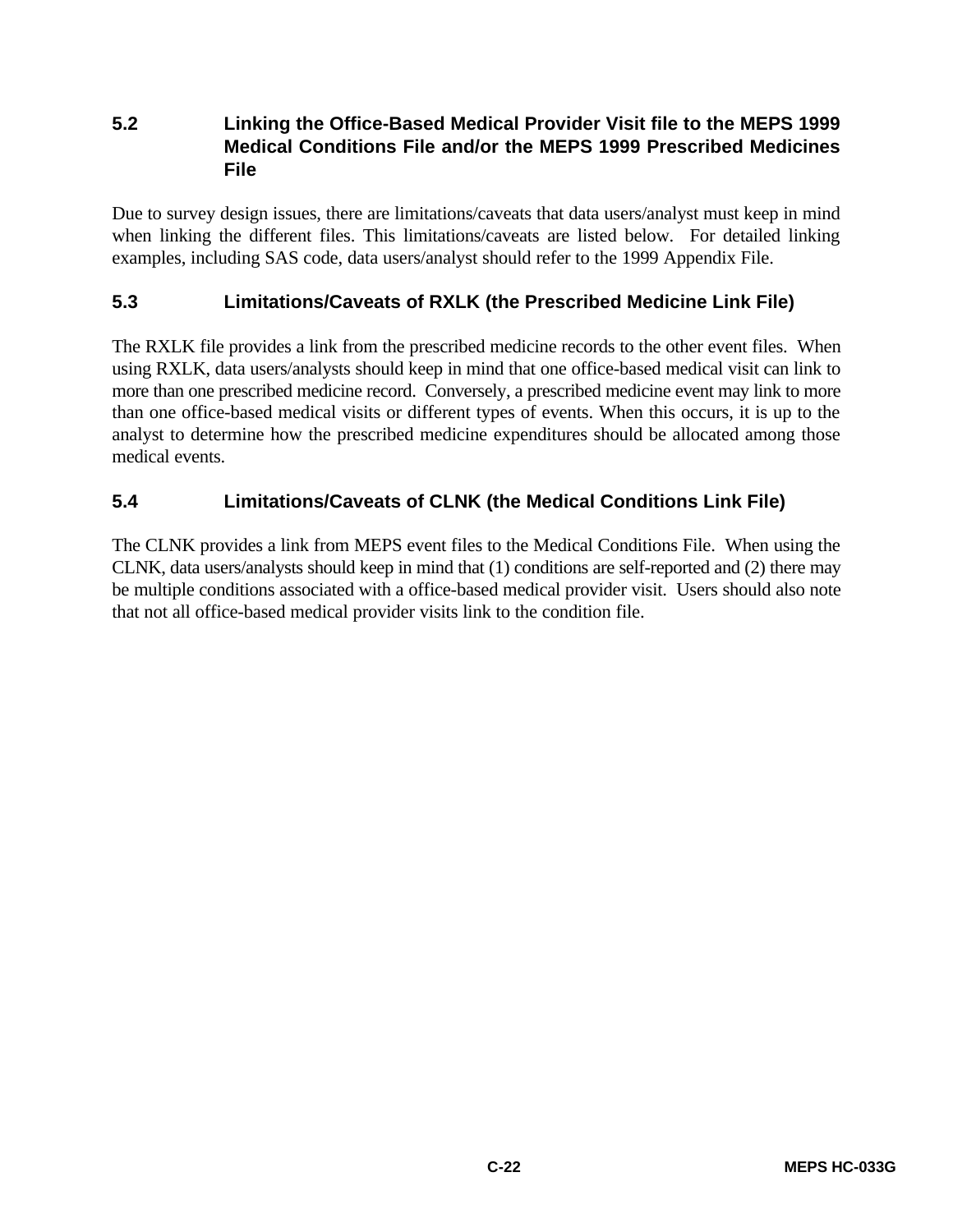#### **References**

Cohen, S.B. (1998). Sample Design of the 1996 Medical Expenditure Panel Survey Medical Provider Component. Journal of Economic and Social Measurement. Vol 24, 25-53.

Cohen, S.B. (1997). Sample Design of the 1996 Medical Expenditure Panel Survey Household Component. Rockville (MD): Agency for Health Care Policy and Research; 1997. *MEPS Methodology Report*, *No. 2.* AHCPR Pub. No. 97-0027.

Cohen, S.B. (1996). The Redesign of the Medical Expenditure Panel Survey: A Component of the DHHS Survey Integration Plan. *Proceedings of the COPAFS Seminar on Statistical Methodology in the Public Service.*

Cohen, J.W. (1997). Design and Methods of the Medical Expenditure Panel Survey Household Component. Rockville (MD): Agency for Health Care Policy and Research; 1997. *MEPS Methodology Report, No. 1.* AHCPR Pub. No. 97-0026.

Cox, B.G. and Cohen, S.B. (1985). Chapter 6: A Comparison of Household and Provider Reports of Medical Conditions. In *Methodological Issues for Health Care Surveys.* Marcel Dekker, New York.

Cox, B.G. and Cohen, S.B. (1985). Chapter 8: Imputation Procedures to Compensate for Missing Responses to Data Items. In *Methodological Issues for Health Care Surveys.* Marcel Dekker, New York.

Cox, B. and Iachan, R. (1987). A Comparison of Household and Provider Reports of Medical Conditions. Journal of the American Statistical Association 82(400):1013-18.

Edwards, W.S., Winn, D.M., Kurlantzick V., et al. (1994). Evaluation of National Health Interview Survey Diagnostic Reporting. National Center for Health Statistics, Vital Health 2(120).

Elixhauser A., Steiner C.A., Whittington C.A., and McCarthy E. Clinical Classifications for Health Policy Research: Hospital Inpatient Statistics, 1995. Healthcare Cost and Utilization Project, HCUP-3 Research Note. Rockville, MD: Agency for Health Care Policy and Research; 1998. AHCPR Pub. No. 98-0049.

Health Care Financing Administration (1980). International Classification of Diseases, 9<sup>th</sup> Revision, Clinical Modification (ICD-CM). Vol. 1. (DHHS Pub. No. (PHS) 80-1260). DHHS: U.S. Public Health Services.

Johnson, A.E. and Sanchez, M.E. (1993). Household and Medical Provider Reports on Medical Conditions: National Medical Expenditure Survey, 1987. Journal of Economic and Social Measurement. Vol. 19, 199-233.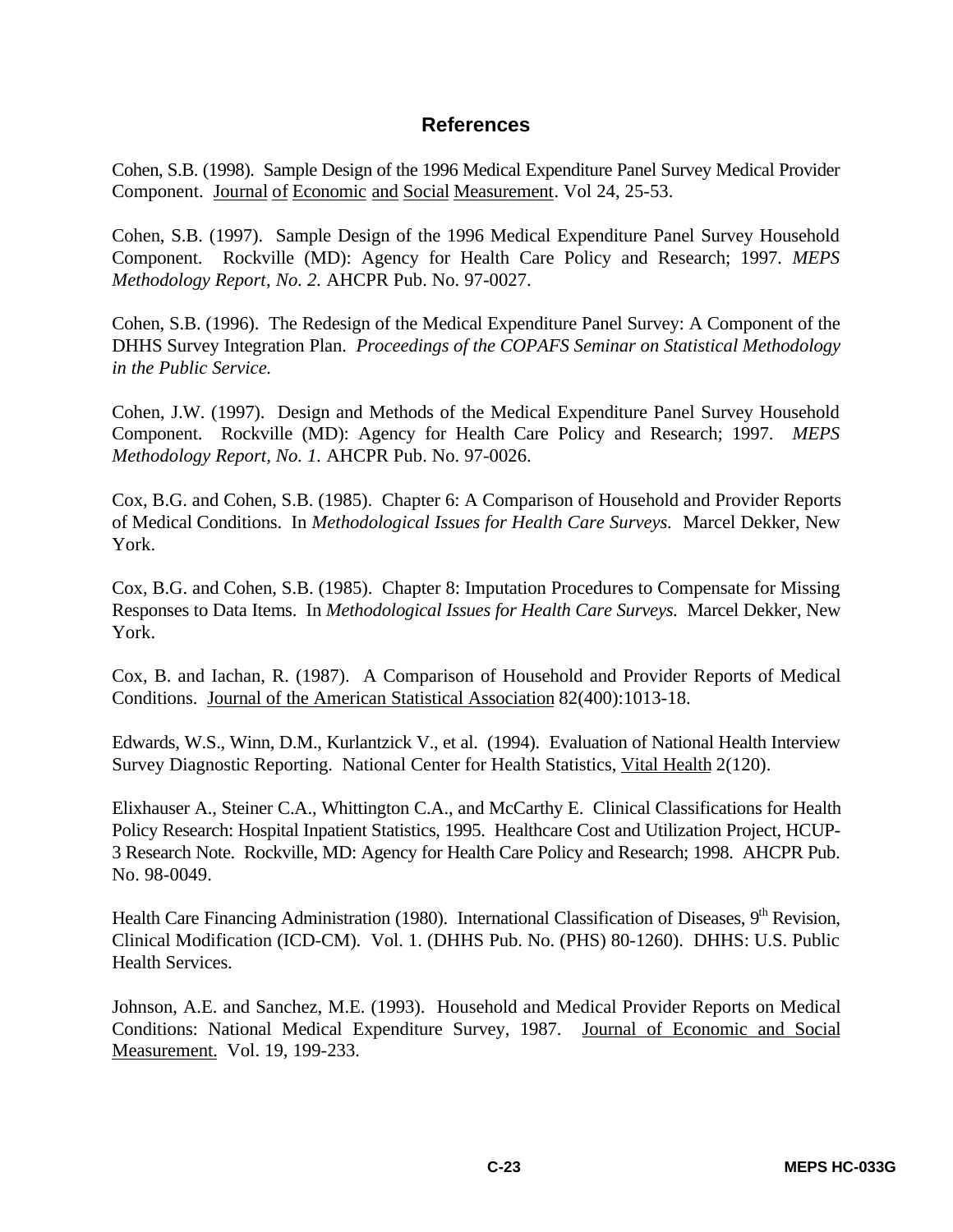Monheit, A.C., Wilson, R., and Arnett, III, R.H. (Editors). Informing American Health Care Policy. (1999). Jossey-Bass Inc, San Francisco.

Shah, B.V., Barnwell, B.G., Bieler, G.S., Boyle, K.E., Folsom, R.E., Lavange, L., Wheeless, S.C., and Williams, R. (1996). *Technical Manual: Statistical Methods and Algorithms Used in SUDAAN Release 7.0,* Research Triangle Park, NC: Research Triangle Institute.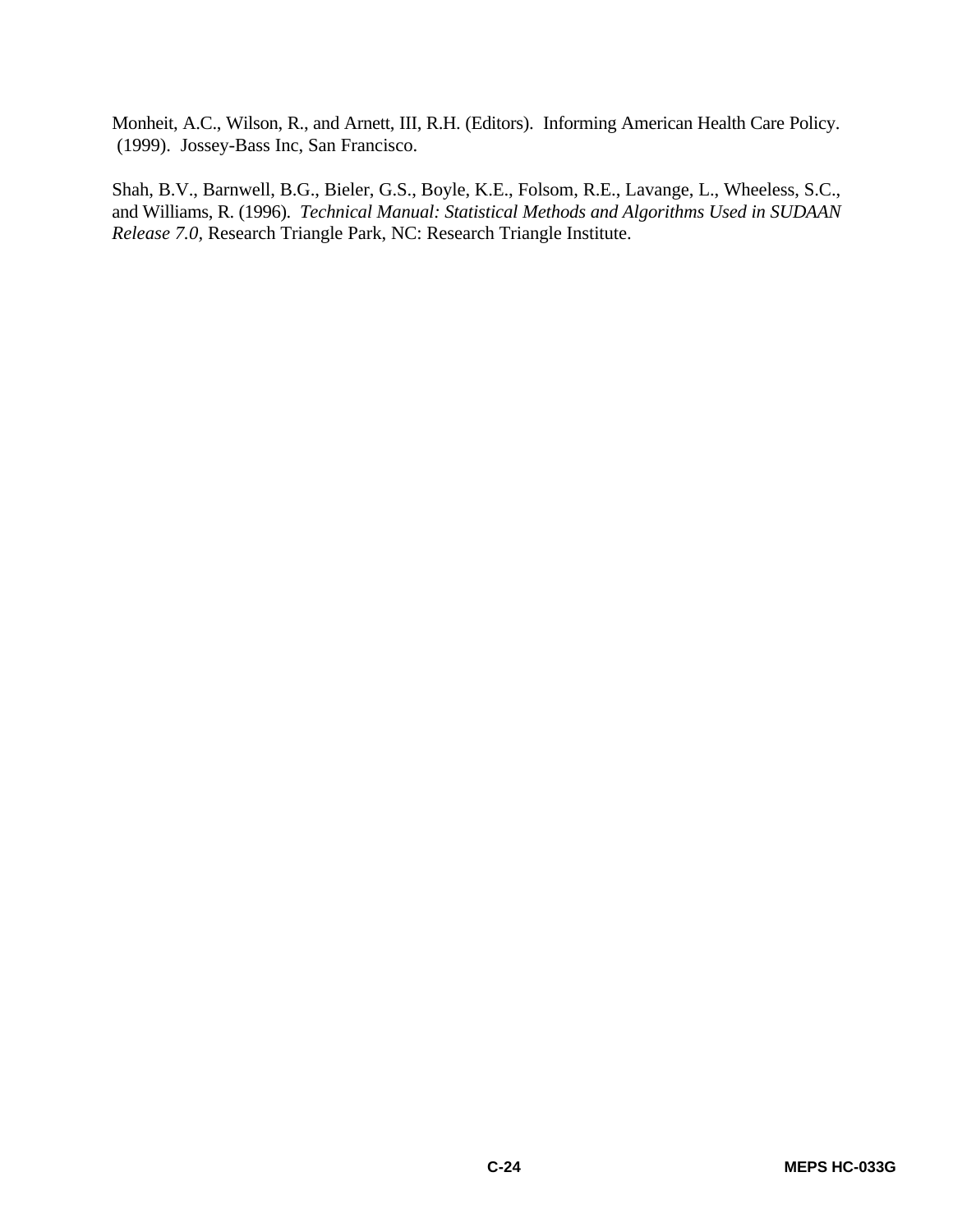#### **Attachment 1 Definitions**

**Dwelling Units, Reporting Units, Families, and Persons -** The definitions of Dwelling Units (DUs) and Group Quarters in the MEPS Household Survey are generally consistent with the definitions employed for the National Health Interview Survey. The dwelling unit ID (DUID) is a five-digit random ID number assigned after the case was sampled for MEPS. The person number (PID) uniquely identifies all persons within the dwelling unit. The variable DUPERSID is the combination of the variables DUID and PID.

A Reporting Unit (RU) is a person or a group of persons in the sampled dwelling unit who is related by blood, marriage, adoption or other family association, and who is to be interviewed as a group in MEPS. Thus, the RU serves chiefly as a family-based "survey operations" unit rather than an analytic unit. Regardless of the legal status of their association, two persons living together as a "family" unit were treated as a single reporting unit if they chose to be so identified.

Unmarried college students under 24 years of age, who usually live in the sampled household but were living away from home and going to school at the time of the Round 1 MEPS interview, were treated as a Reporting Unit separate from that of their parents for the purpose of data collection. These variables can be found on MEPS person-level files.

**In-Scope-**A person was classified as in-scope (IN-SCOPE) if he or she was a member of the U.S. civilian, non-institutionalized population at some time during the Round 1 interview. This variable can be found on MEPS person-level files.

**Keyness-**The term "keyness" is related to an individual's chance of being included in MEPS. A person is key if that person is appropriately linked to the set of NHIS sampled households designated for inclusion in MEPS. Specifically, a key person either was a member of an NHIS household at the time of the NHIS interview or became a member of such a household after being out-of-scope prior to joining that household (examples of the latter situation include newborns and persons returning from military service, persons returning from an institution, or persons living outside the United States).

A non-key person is one whose chance of selection for the NHIS (and MEPS) was associated with a household that was eligible but not sampled for the NHIS, who happened to have become a member of a MEPS reporting unit by the time of the MEPS Round 1 interview. MEPS data, (e.g., utilization and income) were collected for the period of time a non-key person was part of the sampled unit to permit family level analyses. However, non-key persons who leave a sample household would not be recontacted for subsequent interviews. Non-key individuals are not part of the target sample used to obtain person-level national estimates.

It should be pointed out that a person may be key even though not part of the civilian, noninstitutionalized portion of the U.S population. For example, a person in the military may be living with his or her civilian spouse and children in a household sampled for the NHIS. The person in the military would be considered a key person for MEPS. However, such a person would not receive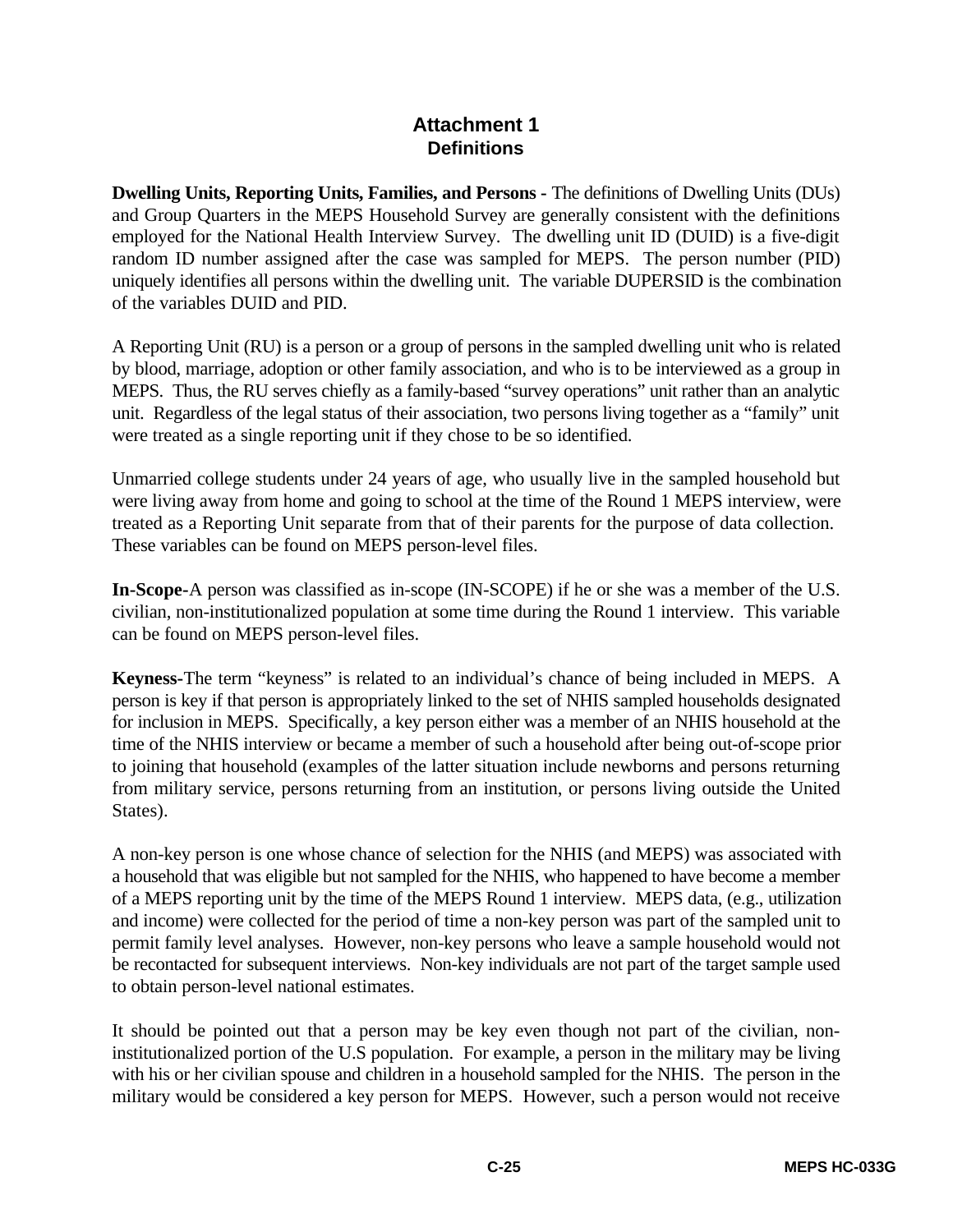a person-level sample weight so long as he or she was in the military. All key persons who participated in the first round of a MEPS Panel received a person-level sample weight except those who were in the military. The variable indicating "keyness" is KEYNESS. This variable can be found on MEPS person-level files.

**Eligibility -** The eligibility of a person for MEPS pertains to whether or not data were to be collected for that person. All key, in-scope persons of a sampled RU were eligible for data collection. The only non-key persons eligible for data collection were those who happened to be living in the same RU as one or more key persons, and their eligibility continued only for the time that they were living with a key person. The only out-of-scope persons eligible for data collection were those who were living with key in-scope persons, again only for the time they were living with a key person. Only military persons meet this description. A person was considered eligible if they were eligible at any time during Round 1. The variable indicating "eligibility" is ELIGRND1, where 1 is coded for persons eligible for data collection for at least a portion of the Round 1 reference period, and 2 is coded for persons not eligible for data collection at any time during the first round reference period. This variable can be found on MEPS person-level files.

**Pre-imputed** - This means that only a series of logical edits were applied to the HC data to correct for several problems including outliers, co-payments or charges reported as total payments, and reimbursed amounts counted as out-of-pocket payments. Missing data remains.

**Unimputed** - This means that only a series of logical edits were applied to the MPC data to correct for several problems including outliers, co-payments or charges reported as total payments, and reimbursed amounts counted as out-of-pocket payments. These data were used as the imputation source to account for missing HC data.

**Imputation** - A method of estimating values for cases with missing data. Hot-deck imputation creates a data set with complete data for all nonrespondent cases, by substituting the data from a respondent case that resembles the nonrespondent on certain known variables.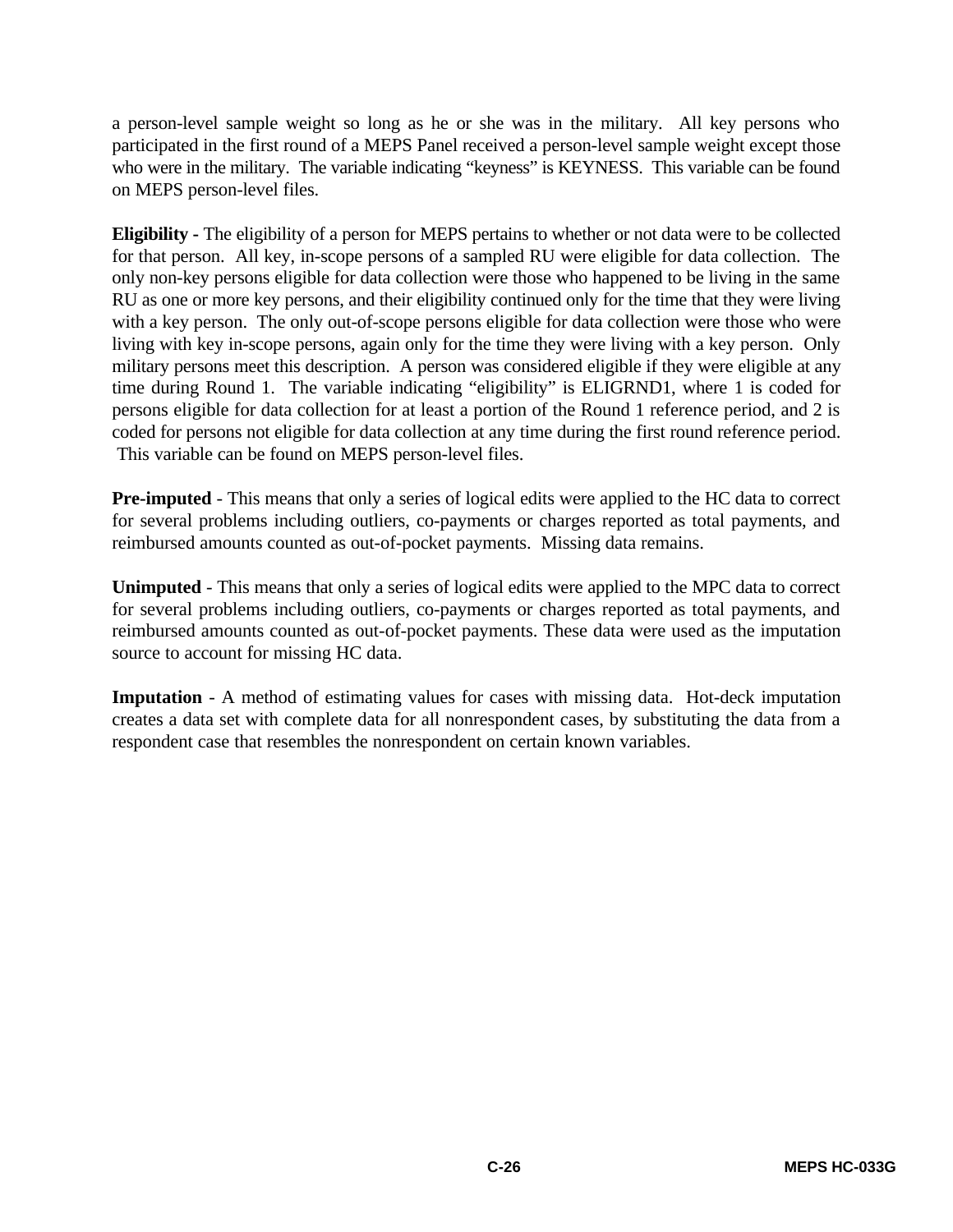### **D. Variable Source Crosswalk**

### **Survey Administration Variables**

| <b>Variable</b> | <b>Description</b>                                                   | <b>Source</b>        |
|-----------------|----------------------------------------------------------------------|----------------------|
| <b>DUID</b>     | Dwelling unit ID (encrypted)                                         | Assigned in sampling |
| <b>PID</b>      | Person number (encrypted)                                            | Assigned in sampling |
| <b>DUPERSID</b> | Sample person ID $(DUID + PID)$                                      | Assigned in sampling |
| <b>EVNTIDX</b>  | Event ID                                                             | Assigned in Sampling |
| <b>EVENTRN</b>  | Event round number                                                   | <b>CAPI</b> derived  |
| <b>OBR2FLAG</b> | Indicates whether or not a Panel 3 Round 2<br>event occurred in 1999 | Constructed          |
| <b>FFEEIDX</b>  | Flat fee ID                                                          | <b>CAPI</b> derived  |
| <b>MPCELIG</b>  | MPC eligibility flag                                                 | <b>CAPI</b> derived  |
| <b>MPCDATA</b>  | MPC data flag                                                        | <b>CAPI</b> derived  |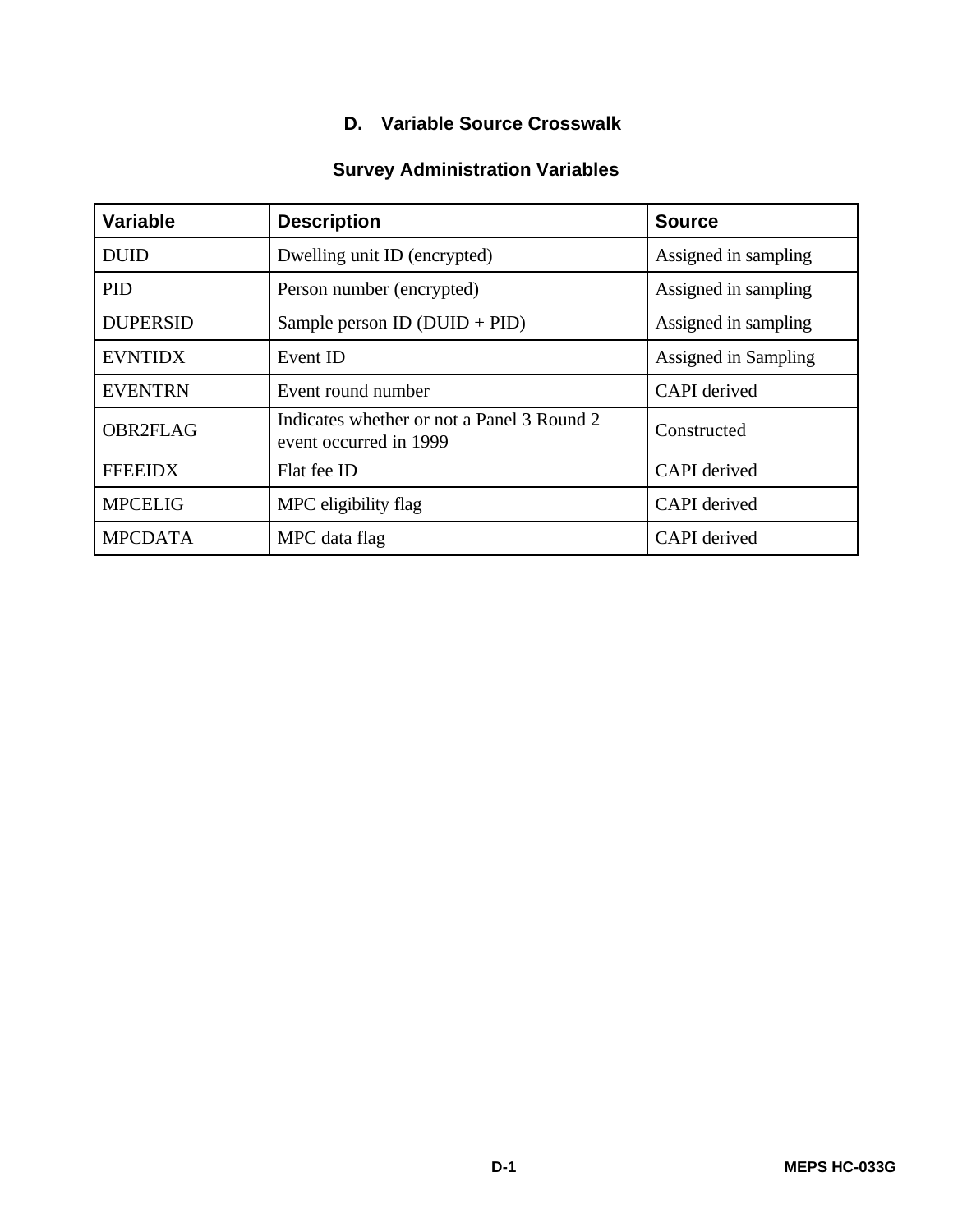| Variable        | <b>Description</b>                                     | <b>Source</b>       |
|-----------------|--------------------------------------------------------|---------------------|
| <b>OBDATEYR</b> | Event date $-$ year                                    | <b>CAPI</b> derived |
| <b>OBDATEMM</b> | Event date – month                                     | <b>CAPI</b> derived |
| <b>OBDATEDD</b> | Event date $-$ day                                     | CAPI derived        |
| <b>SEETLKPV</b> | Did P visit provider in person or telephone            | MV01                |
| <b>REFERDBY</b> | P referred for this visit another physician            | <b>MV02</b>         |
| <b>SEEDOC</b>   | Did P talk to MD this visit/phone call                 | MV <sub>03</sub>    |
| <b>MEDPTYPE</b> | Type of medical person P talked to on visit date       | <b>MV04</b>         |
| <b>TIMESPNT</b> | Time spent with doctor/medical person                  | <b>MV05</b>         |
| <b>DOCATLOC</b> | Any MDs work at location where P saw<br>provider       | <b>MV06</b>         |
| <b>VSTCTGRY</b> | Best category for care P received on visit date        | MV07                |
| <b>VSTRELCN</b> | This visit/phone call related to specific condition    | <b>MV08</b>         |
| <b>PHYSTH</b>   | This visit did P have physical therapy                 | <b>MV10</b>         |
| <b>OCCUPTH</b>  | This visit did P have occupational therapy             | <b>MV10</b>         |
| <b>SPEECHTH</b> | This visit did P have speech therapy                   | <b>MV10</b>         |
| <b>CHEMOTH</b>  | This visit did P have chemotherapy                     | <b>MV10</b>         |
| <b>RADIATTH</b> | This visit did P have radiation therapy                | <b>MV10</b>         |
| <b>KIDNEYD</b>  | This visit did P have kidney dialysis                  | <b>MV10</b>         |
| <b>IVTHER</b>   | This visit did P have IV therapy                       | MV10                |
| <b>DRUGTRT</b>  | This visit did P have treatment for drug or<br>alcohol | MV10                |
| <b>RCVSHOT</b>  | This visit did P receive an allergy shot               | <b>MV10</b>         |
| <b>PSYCHOTH</b> | Did P have psychotherapy/counseling                    | MV10                |
| <b>LABTEST</b>  | This visit did P have lab tests                        | <b>MV11</b>         |
| <b>SONOGRAM</b> | This visit did P have sonogram or ultrasound           | <b>MV11</b>         |
| <b>XRAYS</b>    | This visit did P have x-rays                           | <b>MV11</b>         |
| <b>MAMMOG</b>   | This visit did P have a mammogram                      | <b>MV11</b>         |
| <b>MRI</b>      | This visit did P have MRI                              | <b>MV11</b>         |
| <b>EKG</b>      | This visit did P have EKG or ECG                       | MV11                |

### **Medical Provider Visits Variables**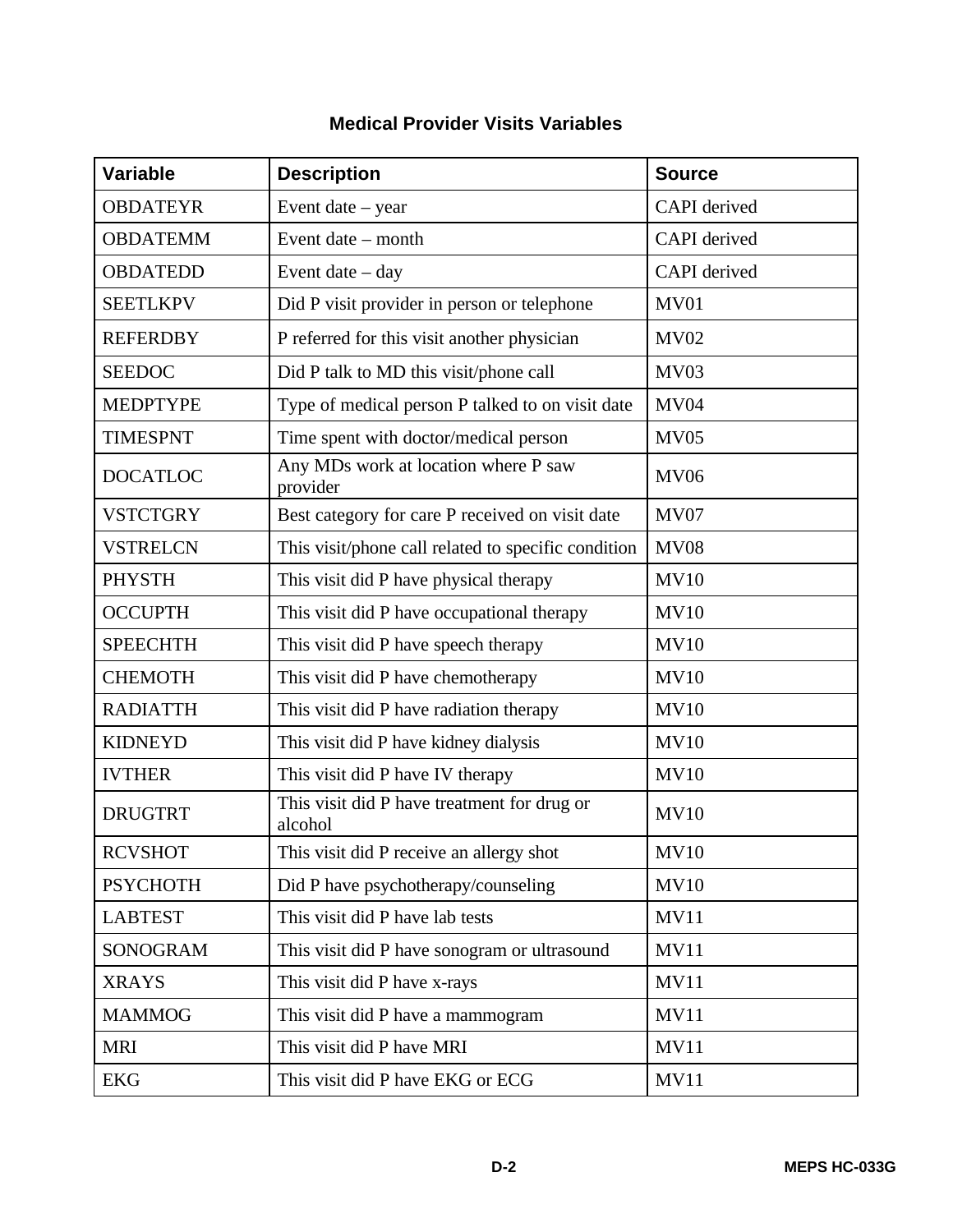| <b>Variable</b> | <b>Description</b>                                    | <b>Source</b>      |
|-----------------|-------------------------------------------------------|--------------------|
| <b>EEG</b>      | During this visit did P have EEG                      | <b>MV11</b>        |
| <b>RCVVAC</b>   | This visit did P receive a vaccination                | <b>MV11</b>        |
| <b>ANESTH</b>   | During this visit did P receive anesthesia            | <b>MV11</b>        |
| <b>OTHSVCE</b>  | This visit did P have other diagnostic<br>tests/exams | <b>MV11</b>        |
| <b>SURGPROC</b> | Was surgical procedure performed on P this visit      | <b>MV12</b>        |
| <b>SURGNAME</b> | Surgical procedure name in categories                 | <b>MV13</b>        |
| <b>MEDPRESC</b> | Any medicines prescribed for P this visit             | <b>MV14</b>        |
| <b>VAPLACE</b>  | <b>VA Facility Flag</b>                               | Constructed        |
| <b>OBICD1X</b>  | 3-digit ICD-9 condition code                          | Edited             |
| <b>OBICD2X</b>  | 3-digit ICD-9 condition code                          | Edited             |
| <b>OBICD3X</b>  | 3-digit ICD-9 condition code                          | Edited             |
| <b>OBICD4X</b>  | 3-digit ICD-9 condition code                          | Edited             |
| OBPRO1X         | 2-digit ICD-9 procedure code                          | Edited             |
| <b>OBCCC1X</b>  | Modified Clinical Classification Code                 | Constructed/Edited |
| <b>OBCCC2X</b>  | Modified Clinical Classification Code                 | Constructed/Edited |
| OBCCC3X         | Modified Clinical Classification Code                 | Constructed/Edited |
| OBCCC4X         | Modified Clinical Classification Code                 | Constructed/Edited |

### **Flat Fee Variables**

| Variable        | <b>Description</b>                      | <b>Source</b>       |
|-----------------|-----------------------------------------|---------------------|
| <b>FFOBTYPE</b> | <b>Edited Flat Bundle</b>               | FF01, FF02 (Edited) |
| FFBEF99         | Total # visits in flat fee before 1999  | FF <sub>05</sub>    |
| FFTOT00         | Number of visits in flat fee after 1999 | FF10                |